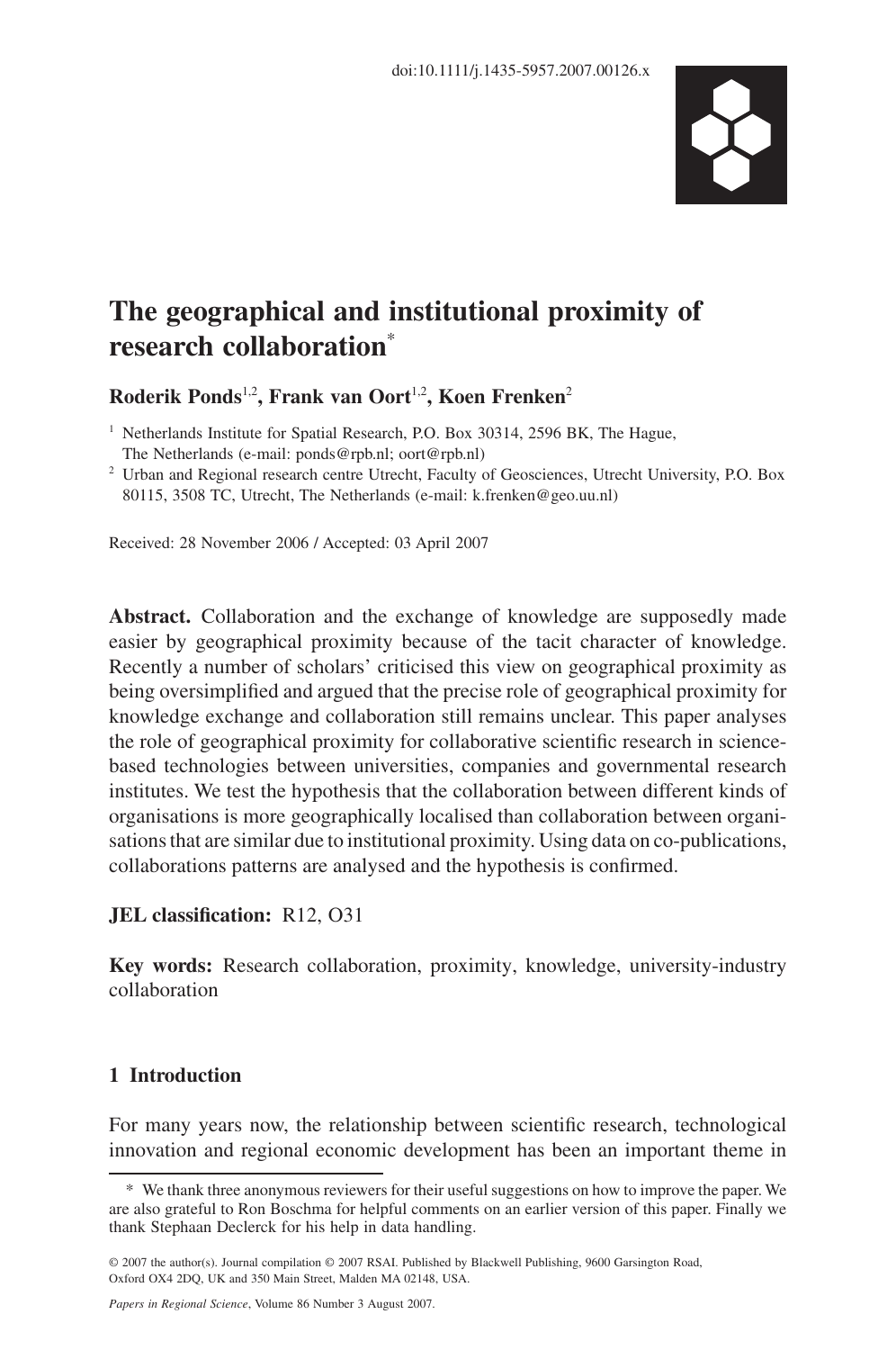innovation studies and economic geography. Relevant literature indicates that, particularly in science-based industries, the interaction between research institutes and firms is a crucial factor in innovation processes. A number of scholars have focused on the role of geography in these interaction processes and have found evidence for localised knowledge spillovers from universities and other academic organisations (see amongst others: Jaffe et al. 1993; Varga 1998; Anselin et al. 2000; Acs 2002). It is often assumed that geographical proximity renders collaboration more likely, because the tacit character of knowledge requires face-to-face interaction. Recently however, this line of reasoning has been questioned by several authors (Malmberg and Maskell 2002; Torre and Rallet 2005; Boschma 2005). They suggest that geographical proximity can only have an indirect role, and is neither a prerequisite nor sufficient for successful collaboration. Geographical proximity supposedly plays a more 'subtle and indirect role' (Howells 2002) in positively influencing collaboration and knowledge exchange. Little is known about the role of geographical proximity in scientific collaboration and how this affects the nature and probability of collaboration. Since collaboration in scientific knowledge production has become a central policy issue (Canton et al. 2005), it is surprising that only few researchers have tried to understand the geography of these research collaborations. An important part of research collaboration, especially within applied sciences, takes place between different universities, companies and governmental institutes (Etzkowitz and Leydesdorff 2000). In this context, it has been argued that the regional scale is highly relevant where the differences in institutional contexts are to be overcome (Cooke et al. 1997). In other words, geographical proximity can compensate the lack of institutional proximity. We will test the hypothesis that research collaboration involving different kinds of organisations (companies, academic organisations, governmental research institutes) is more geographically localised than collaboration between similar organisations. To this end, we analyse data on collaboration patterns in eight science-based technologies at different spatial scales for the period 1988–2004.

The following section first elaborates on the relation between proximity and knowledge exchange (section 2). In section 3 the central hypothesis – focusing on spatial characteristics of collaboration in scientific knowledge production between various organisations – is embedded in the empirical literature on the subject of science and proximity. Section 4 focuses on data and measurement issues. It explains how the importance of geographical proximity for collaboration in science is measured taking into account institutional proximity by differentiation with the organisation background. Section 5 describes the spatial structure of scientific collaboration in the Netherlands on several spatial scales. In sections 6 and 7 we test the hypothesis that spatial collaboration between academic organisations and non-academic organisations (companies or governmental organisations) is more regionalised than collaboration between academic organisations. A censored tobit regression is applied in order to judge whether or not certain types of collaborations are indeed occurring at different distances (section 6). A further test for the influence of geographical proximity on the intensity of different forms of collaboration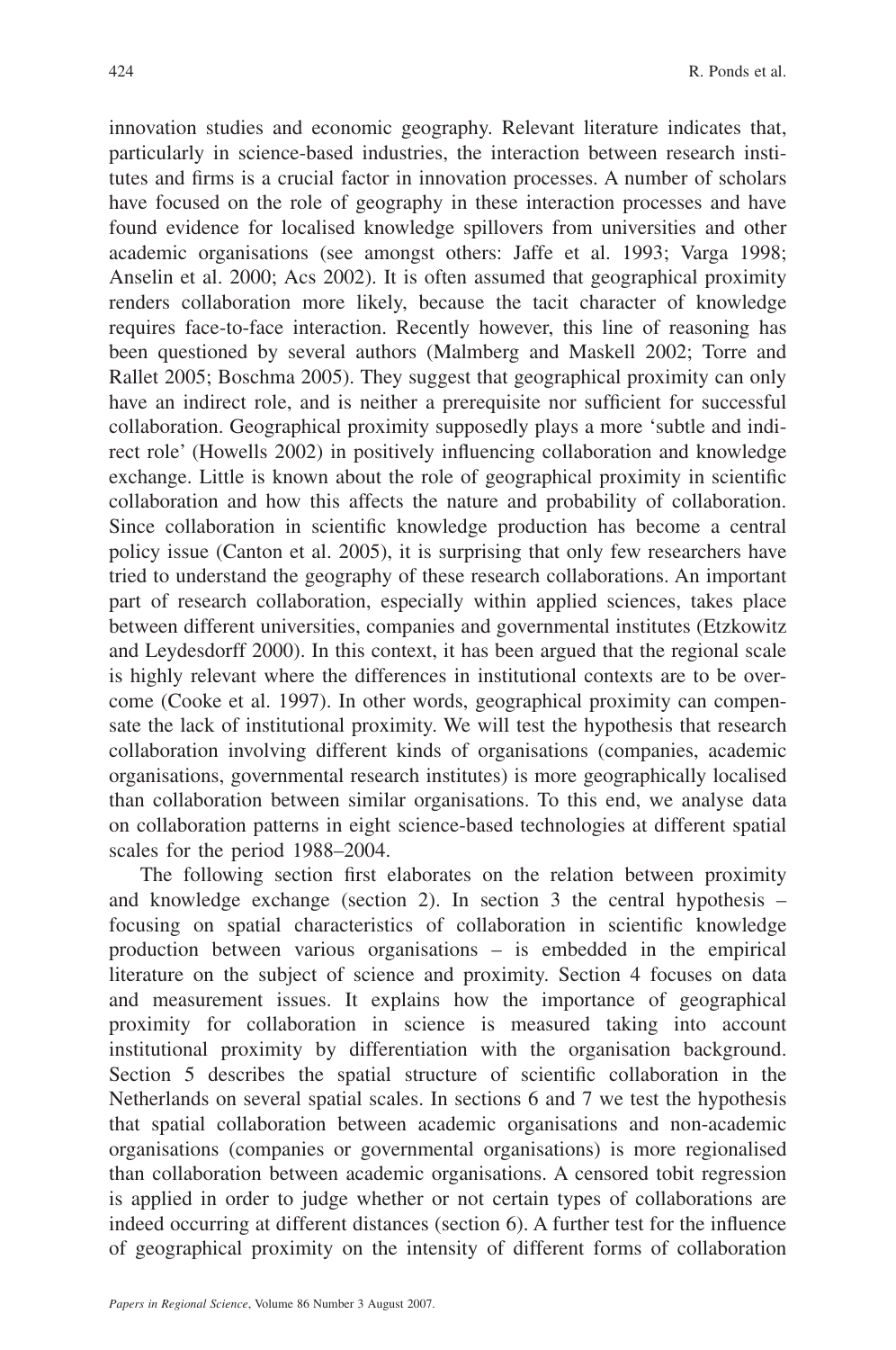within the Netherlands is given using a gravity model (section 7). Section 8 concludes.

## **2 Geographical proximity and knowledge exchange**

Consensus has grown among economists and economic geographers that knowledge production and knowledge spillovers are, to a great extent, geographically localised (Jaffe et al. 1993; Audretsch and Feldman 1996; Feldman 1999; Van Oort 2004). To test for knowledge spillovers, most scholars apply a knowledge production function approach in order to explain the regional production of patents or innovations as a result of public and private R&D inputs and a local spillover index. In more than one case, and at different spatial levels, scholars have been able to indicate that such spillovers turn out to be statistically significant, that is, they exert a significant and positive effect on knowledge output as measured by patents or innovations. In particular, the money spent on university research in a region is said to be very beneficial for innovation in that region (Jaffe et al. 1993). Knowledge spillovers from universities and other academic research institutions seem to be spatially bounded, as shown by Jaffe et al. (1993), who found that the large majority of citations for U.S. patents stem from the same state as the one from which the cited patent originated, even when corrected for differences in regional sector distributions.

Geographical proximity is frequently claimed to be beneficial for successful collaboration and knowledge exchange. This is most often explained by the importance of face-to-face contacts for the exchange of tacit knowledge. In many studies this localised interaction is however, only implicitly assumed rather than examined in an explicit manner. A number of authors have theoretically questioned the importance of geographical proximity in itself for collaboration and knowledge exchange (see for example Breschi and Lissoni 2001; Howells 2002; Gertler 2003; Torre and Rallet 2005; Boschma 2005). The main argument is that 'simple' co-location is neither a prerequisite nor a sufficient condition' (Boschma 2005, p. 71) for collaboration. Other forms of proximity may well be at least as important for collaboration and knowledge exchange. For example, different branches of a multinational are considered to be organisationally close and can easily exchange knowledge regardless of the physical distance between them. Scientists can also easily collaborate over long distances due to the common language and incentive structure (publishing). Geographical proximity however, can be very important in a more indirect way by overcoming possible difficulties due to differences in institutional or organisational backgrounds such as in academic-company or academic-governmental collaboration. In these types of collaboration, problems typically arise from conflicts of interest or from differences based on a lack of institutional proximity. For successful collaboration mutual trust is necessary in order to overcome these problems. Geographical proximity can positively influence the building of mutual trust due to frequent interaction and face-to-face contacts. According to Boschma (2005), geographical proximity can compensate for the lack of institutional proximity. And, reversely, institutional proximity facilitates interaction over long geographical distances.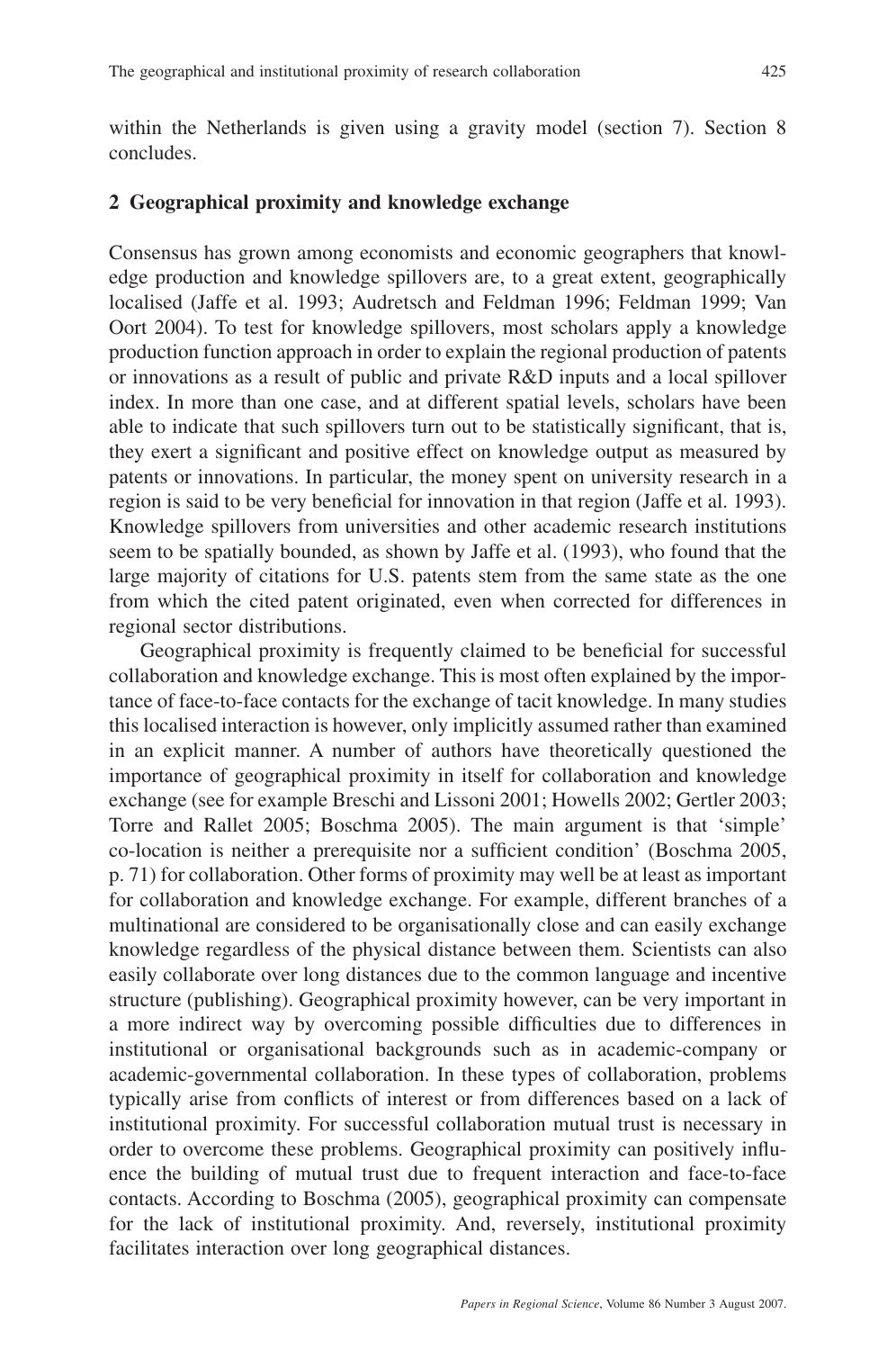#### **3 Science and proximity**

Scientific research collaboration is a growing phenomenon and the proportion of co-publications in the total number of scientific publications has also been steadily increasing (Wagner-Doebler 2001). Several reasons can be distinguished for the growing importance of collaboration which can be seen as the outcome of an increasing division of labour between researchers (Katz and Martin 1997). First of all there seems to be an increase in the number of scientific fields and subfields, many of them being interdisciplinary fields such as biotechnology. As a result, research increasingly depends on the combination of the knowledge and skills of researchers from different subfields. Secondly, the costs of research facilities are increasing rapidly, especially in sciences such as physics or life sciences. Resources are consequently more and more pooled at the regional, national and sometimes international level which forces researchers from different research organisations to collaborate more intensively. Thirdly, and related, is the increasing need for specialisation in those fields where the instrumentation is becoming more and more complex (Gordon 1980). Fourthly, funding in different countries and at the EU level is becoming more and more dependent on the level and intensity of international collaboration, as illustrated by the aim of the EU framework programs to create a 'European research area'.

While internationalisation has received a lot of scholarly attention, this being facilitated by Internet and cheap air travel, only a few scholars have focused on the role of geographical proximity in scientific knowledge production. There are at least two reasons why geography is still important for research collaboration. First of all, collaboration across greater distances remains more costly than collaboration at closer range, despite improved transportation possibilities and the rise of ICT. Some scholars found that geographical proximity is indeed important and does have a positive effect on the intensity and frequency of scientific collaboration (Katz 1994; Liang and Zhu 2002). Secondly, collaboration between academic and non-academic organisations, which is a frequently occurring phenomenon in science-based technologies (Pavitt 1984; DeSolla Price 1984), is assumed to be more localised in space. The increasing importance of non-academic organisations in science is sometimes referred to as the Triple-Helix (Etzkowitz and Leydesdorff 2000).

To understand the impact of geographical proximity in science-based technologies, the differences between science and technology should be taken into account in more detail. Scientific research is fundamentally different from industrial innovation (Dasgupta and David 1994). Gittelman and Kogut (2003, p. 367) state it like this; ". . . the logic of scientific discovery does not adhere to the same logic that governs the development of new technologies". Scientific research and the research for industrial innovation are conducted within different socioeconomic structures.

The major difference lays in the goal of the research and as a consequence the underlying incentive structure (Dasgupta and David 1994; Frenken and Van Oort 2004). The main goal in science, and of scientific publishing, is to add new knowledge to the existing 'stock of knowledge' and to diffuse this new knowledge as widely as possible, whereas industrial research and innovation is concerned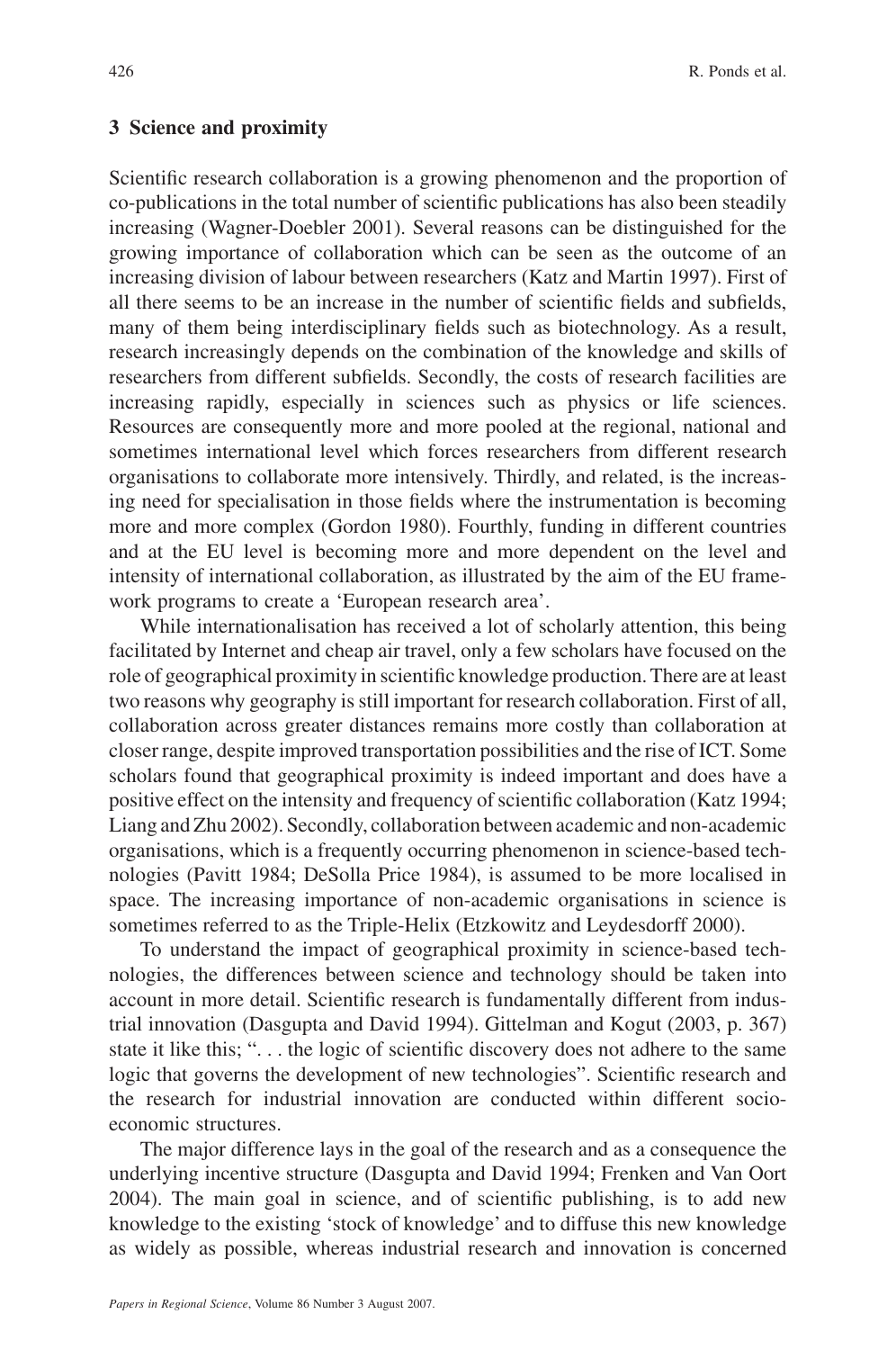with "... adding to the streams of rents that may be derived from possession of (rights to use) private knowledge" (Dasgupta and David 1994, p. 498). As a result the incentive structures regarding knowledge production in academia and in industry are conflicting: in academia actors want to maximise the diffusion of their knowledge, while companies want to minimise such diffusion.

When universities and companies collaborate in research, the differences in incentive structure and institutional backgrounds give rise to complex arrangements. The complexity of these collaborations renders it generally impossible to encode all contingencies in a contract and consequently, these collaborations have to rely, at least partially, on less formal institutions thereby reducing the risk of opportunism. Therefore, one may argue that, in the case of collaboration between academic and non-academic organisations (such as academic-company relations), geographical proximity may be supportive in establishing successful partnerships between organisations with structurally different institutional backgrounds. Geographical proximity may help to overcome these problems, because of a common interest in exchanging labour, accessing local funds and mutual trust induced by informal contacts and interaction. By contrast, when organisations with the same institutional background collaborate in research, that is when institutional proximity is high as in the case of two universities, successful interaction is less dependent on geographical proximity as collaboration takes place within a common framework of incentives and constraints. Thus, the main hypothesis underlying our study thus holds that research collaborations between organisations with different institutional backgrounds occur more often over short geographical distances than research collaborations between organisations with the same institutional background.

In the following sections, the spatial characteristics of collaboration in scientific knowledge production between various organisations will be analysed. The main goal is to find out what the spatial patterns of different forms of collaboration in scientific knowledge production are. We propose to measure the importance of geographical proximity for collaboration in science, taking into account institutional proximity by distinguishing between the institutional backgrounds of different organisations. Organisations with the same incentive structures are defined as being institutionally close. Cognitive distance is controlled for by focusing exclusively on collaborations within scientific disciplines. Thus, in the following it is assumed that cognitive distance is small.

#### **4 Data: Co-publications as an indicator for research collaboration**

Co-publications are used as an indicator for collaboration in scientific research. Scientific publications are the most common form of output in scientific research, which implies that collaboration in scientific research will often be reflected in a co-publication.1 We use data from Web of Science, a product offered by the

 $1$  The question remains as to why firms publish (some of) the results of their research in scientific journals. Rosenberg (1990) views publications by firms as 'a ticket of admission to an information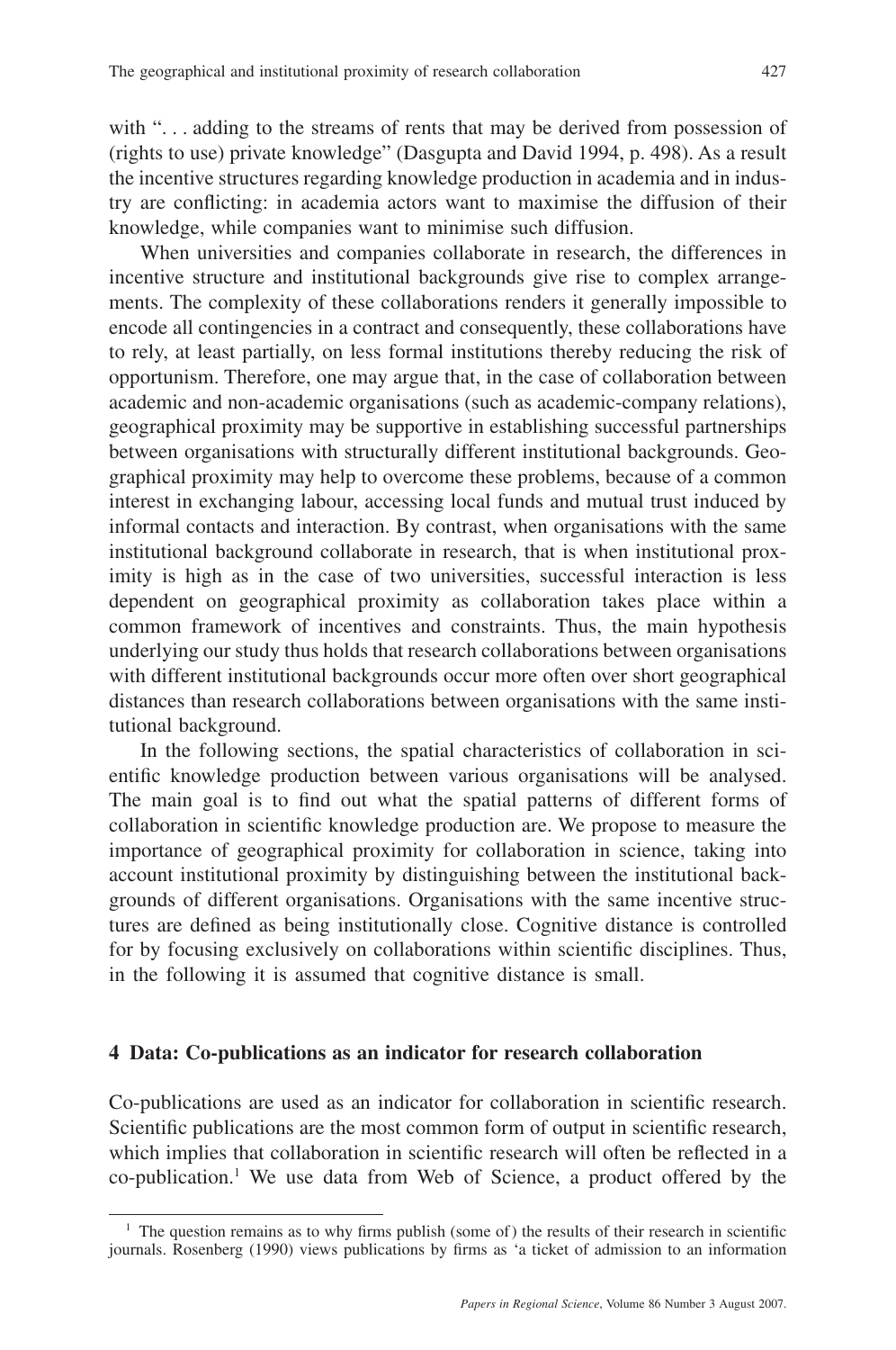Institute of Scientific Information (ISI, [http://www.isinet.co](http://www.isinet.com)m/). Web of Science contains information on publications in all major journals in the world for 1988 onwards. It covers three databases: the Science Citation Index (SCI) including natural science journals, the Social Science Citation Index (SSCI) including social science journals, and the Arts and Humanities Citation Index (A&JCI) including journals belonging to the arts and humanities. Using Web of Science, one can construct data on a specific discipline in a relatively straightforward way. Once a list of journals that is representative for the scientific discipline in question is obtained, publications belonging to a discipline can be simply retrieved by using the set of journals as a query. We analysed publications for those disciplines that contributed the most to technological innovation in science-based technologies. The selection of the technologies and the relevant scientific disciplines was based on the analysis of citations from patents to scientific articles by Van Looy et al. (2003). They estimated the science intensity of a technology by comparing the proportion of citations to scientific articles for different technological coherent patent classes. Based on the ISI grouping of journals into sub-disciplines, the relevant scientific fields for each science-based technology were estimated. For a further description of this method of linking science to technology, see Van Looy et al. (2003). Based on their analysis the following technologies are selected: agriculture & food chemistry, biotechnology, organic fine chemistry, analysis, measurement & control technology, optics, information technology, semiconductors and telecommunication. Some technologies are more alike in terms of their science base than others are. Based on a comparison of the relevant scientific subfields it is possible to make a distinction between life-sciences based technologies and physical sciences based technologies. Table 1 shows the relevant scientific subfields for each technology grouped into these broad sectors.

Collaboration is defined as the co-occurrence of two or more addresses on a publication. Although collaboration in its essence takes place between people, our focus is on organisations. Addresses attached to the publications refer to institutional affiliations and not to single persons per se. Although individual authors can be distinguished in ISI, it is not possible to link these individuals to organisations since this information is not available when the data is downloaded in a database format. This means that a single-author paper with two or more affiliations is also counted as collaboration whereas a multi-authored paper with one address (i.e. an intra-organisation collaboration) is not regarded as collaboration (see also Katz and Martin 1997). All publications in the relevant scientific subfields for the period 1988–2004 with at least one address in the Netherlands have been retrieved for each of the eight selected technologies. Figure 1 shows the shares of co-publications in the total number of publications for all technologies in every

network' (p. 170). For a firm to learn from external sources, their employees have to collaborate with external actors and to be active in a network of research institutes, universities and other companies. To become a member of these networks, they have to adhere to the social norm of publishing to become part of the scientific community (Cockburn and Henderson 1998). In particular, when firms collaborate with universities or governmental research institutes, publication is likely. Goddard and Isabelle (2006) indicate, for example, that co-publications are the most frequently occurring outcome of research collaboration between French academic organisations and firms.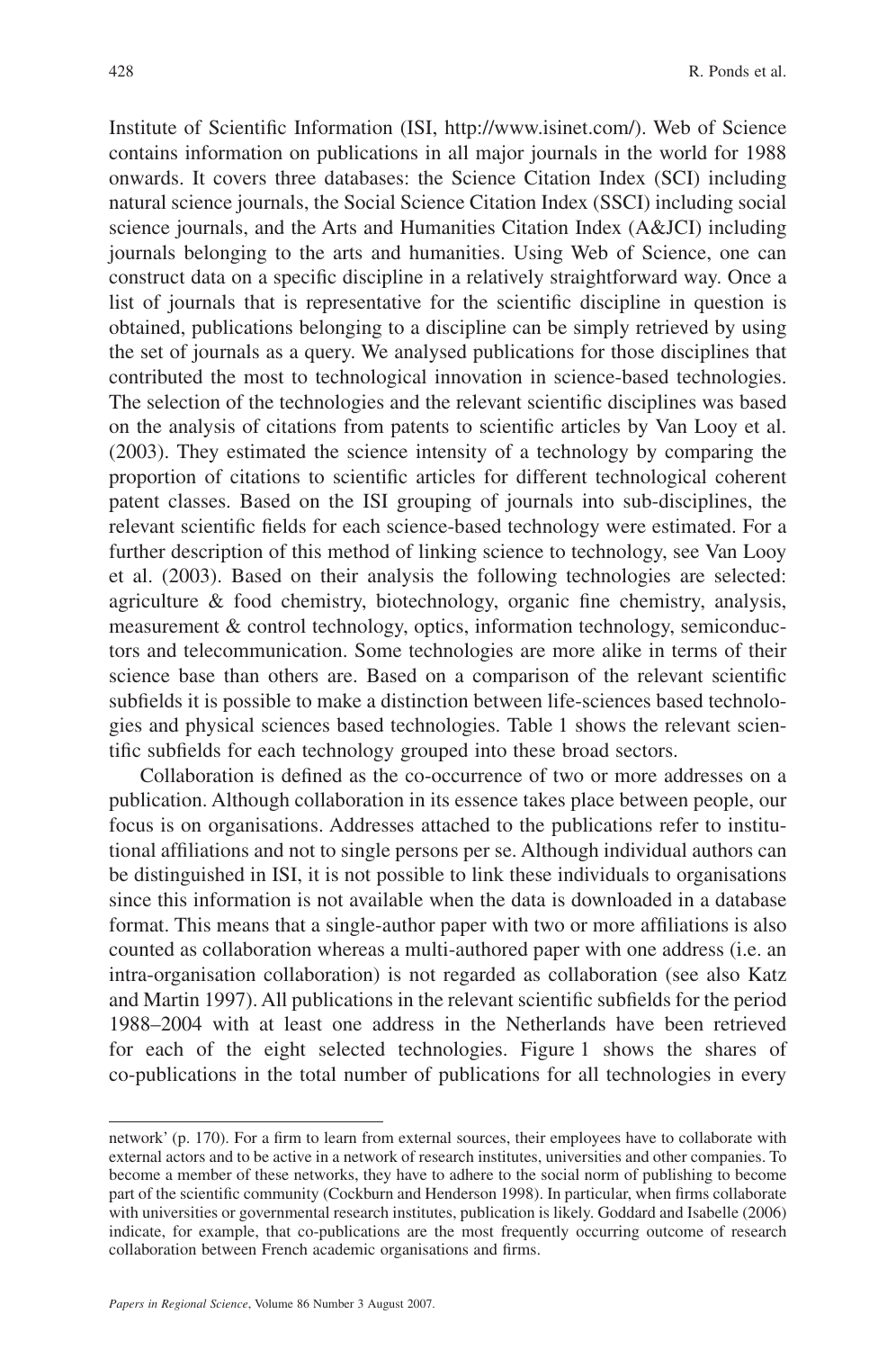| Agriculture & food chemistry <sup>a</sup>                                                                                                                                                    | Optics <sup>b</sup>                                                                                                                                                          |
|----------------------------------------------------------------------------------------------------------------------------------------------------------------------------------------------|------------------------------------------------------------------------------------------------------------------------------------------------------------------------------|
| $(n = 40,369)$                                                                                                                                                                               | $(n = 16,499)$                                                                                                                                                               |
| Biochemistry & Molecular Biology<br><b>Plant Sciences</b><br>Microbiology<br>Genetics & Heredity<br>Food Science & Technology<br>Agriculture Dairy & Animal Science<br>Nutrition & Dietetics | Optics<br>Electrical & Electronical Engineering<br><b>Applied Physics</b><br>Polymer Science                                                                                 |
| Analysis, measure & control technology                                                                                                                                                       | Organic fine chemistry <sup>a</sup>                                                                                                                                          |
| $(n = 31, 175)$                                                                                                                                                                              | $(n = 46, 504)$                                                                                                                                                              |
| Biochemistry & Molecular Biology                                                                                                                                                             | Biochemistry & Molecular Biology                                                                                                                                             |
| <b>Applied Physics</b>                                                                                                                                                                       | Organic Chemistry                                                                                                                                                            |
| Instruments & Instrumentation                                                                                                                                                                | Pharmacology & Pharmacy                                                                                                                                                      |
| Electrical & Electronical Engineering                                                                                                                                                        | Immunology                                                                                                                                                                   |
| Immunology                                                                                                                                                                                   | Genetics & Heredity                                                                                                                                                          |
| <b>Analytical Chemistry</b>                                                                                                                                                                  | Microbiology                                                                                                                                                                 |
| Biotechnology <sup>a</sup>                                                                                                                                                                   | Semiconductors <sup>b</sup>                                                                                                                                                  |
| $(n = 43,250)$                                                                                                                                                                               | $(n = 16,289)$                                                                                                                                                               |
| Biochemistry & Molecular Biology<br>Microbiology<br>Genetics & Heredity<br>Immunology<br>Virology<br><b>Biophysics</b><br>Biotechnology & Applied Microbiology                               | Electrical & Electronical Engineering<br><b>Physics Condensed Matters</b><br>Crystallography<br><b>Applied Physics</b><br>Nuclear Science and Technology<br>Material Science |
| Information technology <sup>b</sup>                                                                                                                                                          | Telecommunication <sup>b</sup>                                                                                                                                               |
| $(n = 8.184)$                                                                                                                                                                                | $(n = 14, 158)$                                                                                                                                                              |
| Electrical & Electronical Engineering<br><b>Computer Applications</b><br><b>Computer Cybernetics</b><br>Telecommunications<br>Acoustics                                                      | Electrical & Electronical Engineering<br>Telecommunications<br>Optics<br><b>Applied Physics</b><br><b>Computer Applications</b><br><b>Computer Cybernetics</b>               |

Table 1. The relevant science-fields<sup>†</sup> for technological innovation in the eight selected technologies

*Notes*: † As defined by the Institute for Scientific Information (ISI). <sup>a</sup> Life sciences, <sup>b</sup> Physical sciences.

year between 1988 en 2004. For all technologies, it becomes clear that collaboration is a growing phenomenon, a finding that is in line with findings of various other authors on collaboration in science (Luukkonen et al. 1992 and 1993; Glänzel 2001; Wagner-Doebler 2001; Wagner and Leydesdorff 2005; Wagner 2005).

Every co-occurrence of two organisations is counted as collaboration. Thus, no distinction is made between collaborations stemming from co-publications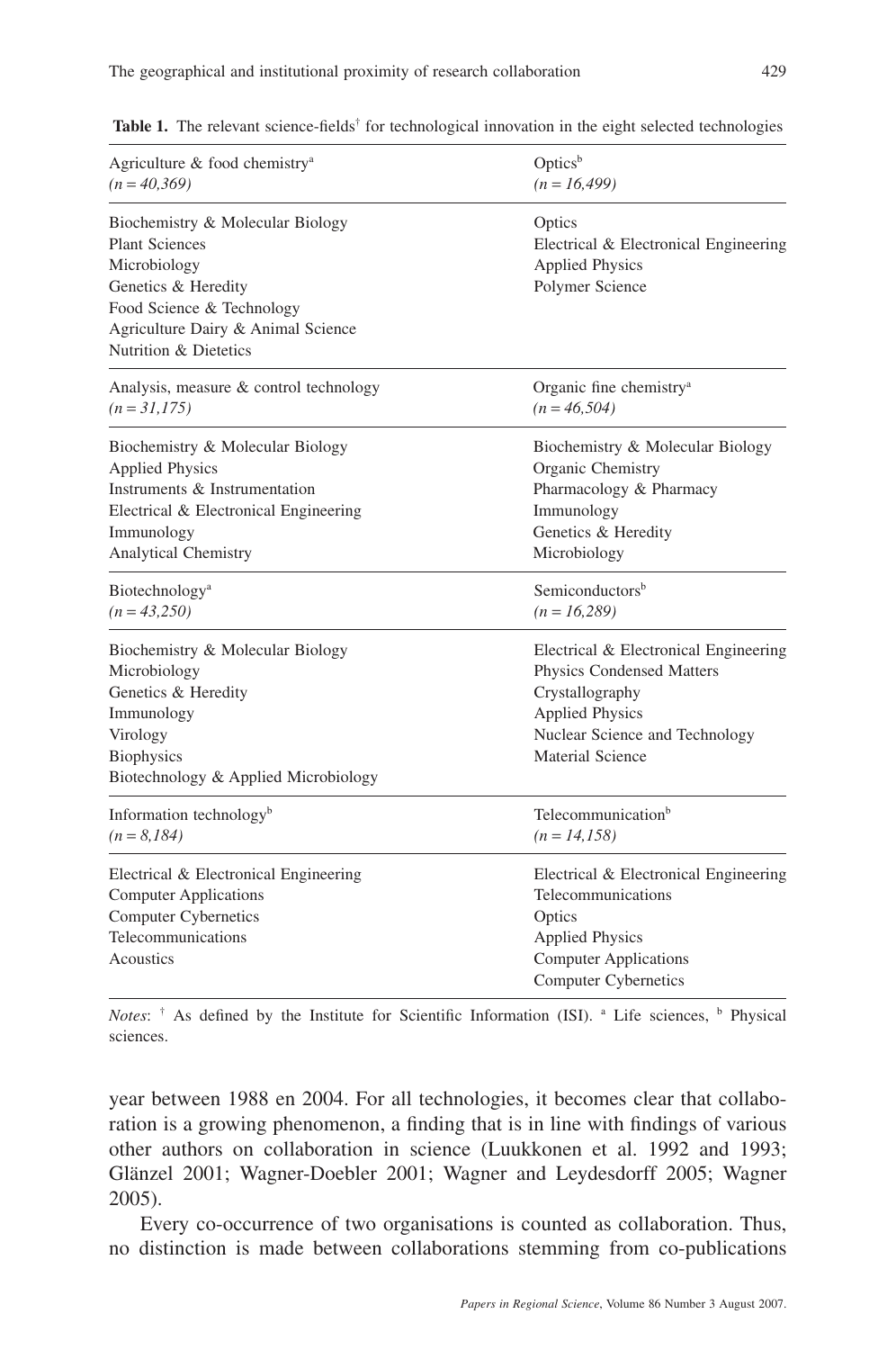

**Fig. 1.** The share of co-publications in the total number of publications

with two organisations or co-publications with more than two organisations involved. A co-publication with *n* organisations has  $n(n-1)/2$  collaborations. These collaborations are then aggregated and these collaborations are the unit of analysis in this paper. Over time the number of collaborations is growing in all technologies. This is not only because of the growth of the number of co-publications but also because of the growth of the average number of organisations per co-publication.

#### **5 Spatial structure of scientific collaboration**

The spatial scale of a collaboration was determined by analysing the addresses of the organisations involved. We aggregated collaborations at the NUTS3 level. This regional classification is based on regional labour markets, which usually consist of a city and its surrounding municipalities. Within the Netherlands there are 40 NUTS3 regions. At the international level a distinction is made between collaboration with EU countries (including Switzerland and Norway), the USA and other countries (labelled international collaborations).

Table 2 shows the importance of the various spatial scales for collaboration in science for the different technologies. Collaboration in science has a clear international focus. The majority of all collaborations is at the international level. The EU countries are by far the most important partners.

Although the phenomenon of international research collaboration is an interesting one, in the remainder of this paper the focus lies on collaboration within the Netherlands. Figures 2 to 9 show the spatial pattern of scientific collaboration in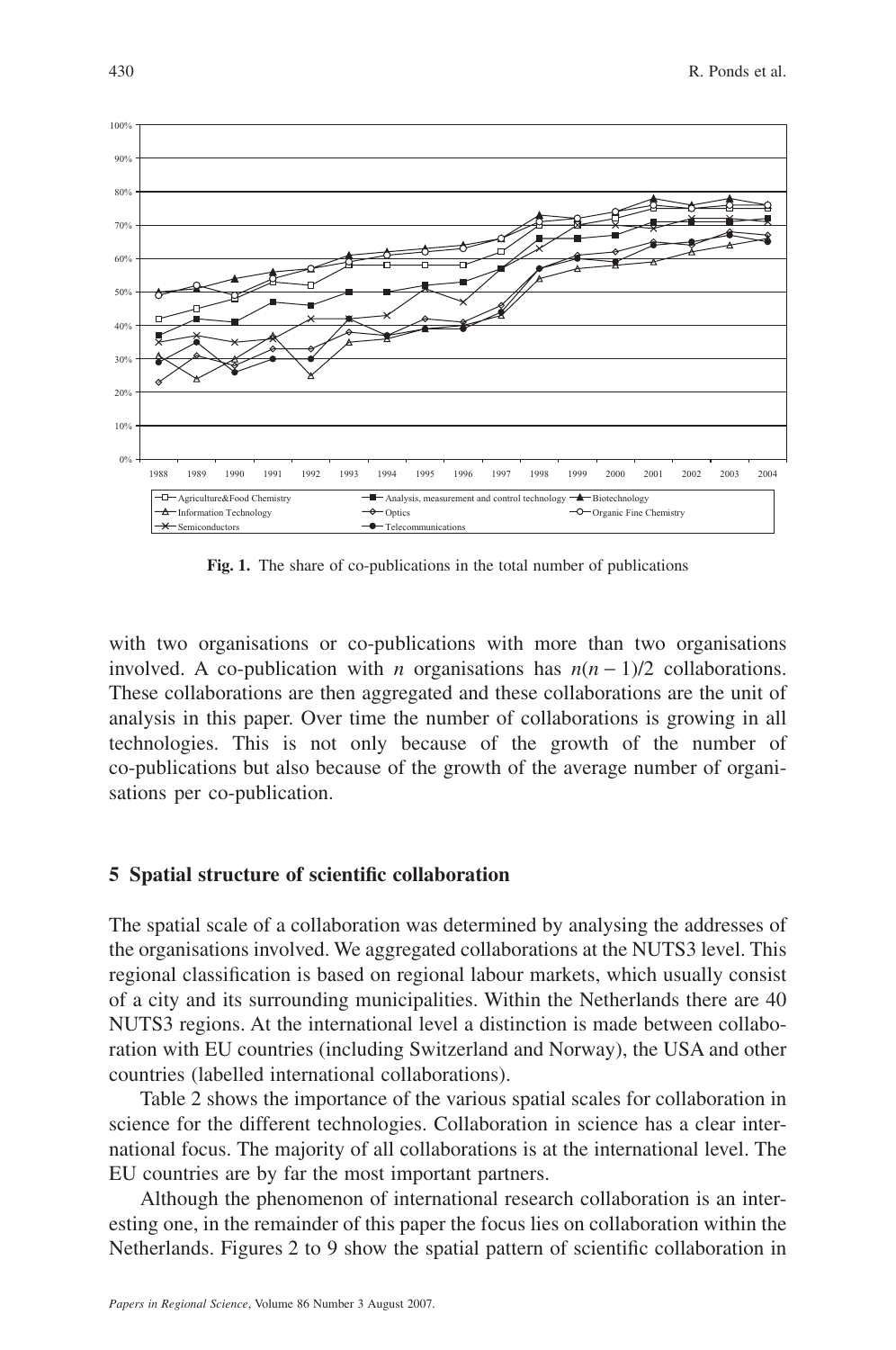|                                              | National | EU   | <b>USA</b> | Other countries |
|----------------------------------------------|----------|------|------------|-----------------|
| Agriculture & food chemistry                 | 0.28     | 0.42 | 0.16       | 0.13            |
| Analysis, measurement and control technology | 0.23     | 0.45 | 0.17       | 0.15            |
| Biotechnology                                | 0.30     | 0.41 | 0.17       | 0.12            |
| Information technology                       | 0.30     | 0.40 | 0.16       | 0.14            |
| Optics                                       | 0.23     | 0.44 | 0.14       | 0.19            |
| Organic fine chemistry                       | 0.33     | 0.40 | 0.16       | 0.11            |
| Semiconductors                               | 0.19     | 0.46 | 0.13       | 0.23            |
| Telecommunications                           | 0.23     | 0.42 | 0.17       | 0.18            |

**Table 2.** Importance of various spatial scales for collaboration in science for Dutch organisations



**Fig. 2 and 3.** Spatial patterns of scientific collaboration in agriculture & food chemistry and biotechnology

the different technologies within the Netherlands at the NUTS3-level for the period 1988–2004. The thickness of the lines shows the intensity (in terms of the total number of collaborations) of collaboration between two NUTS3 regions and the size of the dot shows the intensity of collaboration within a region.

The spatial patterns of collaboration within the different life-sciences based technologies (Figures 2 to 4) are very much alike. To a lesser extent, this is also the case for the different physical science-based technologies (Figures 6 to 9). The earlier made distinction between two broad sectors of life-sciences based and physical sciences-based technologies seems therefore justified. The close resemblance between the spatial structures of related technologies is of course related to the earlier noted similarities in the science base of these technologies.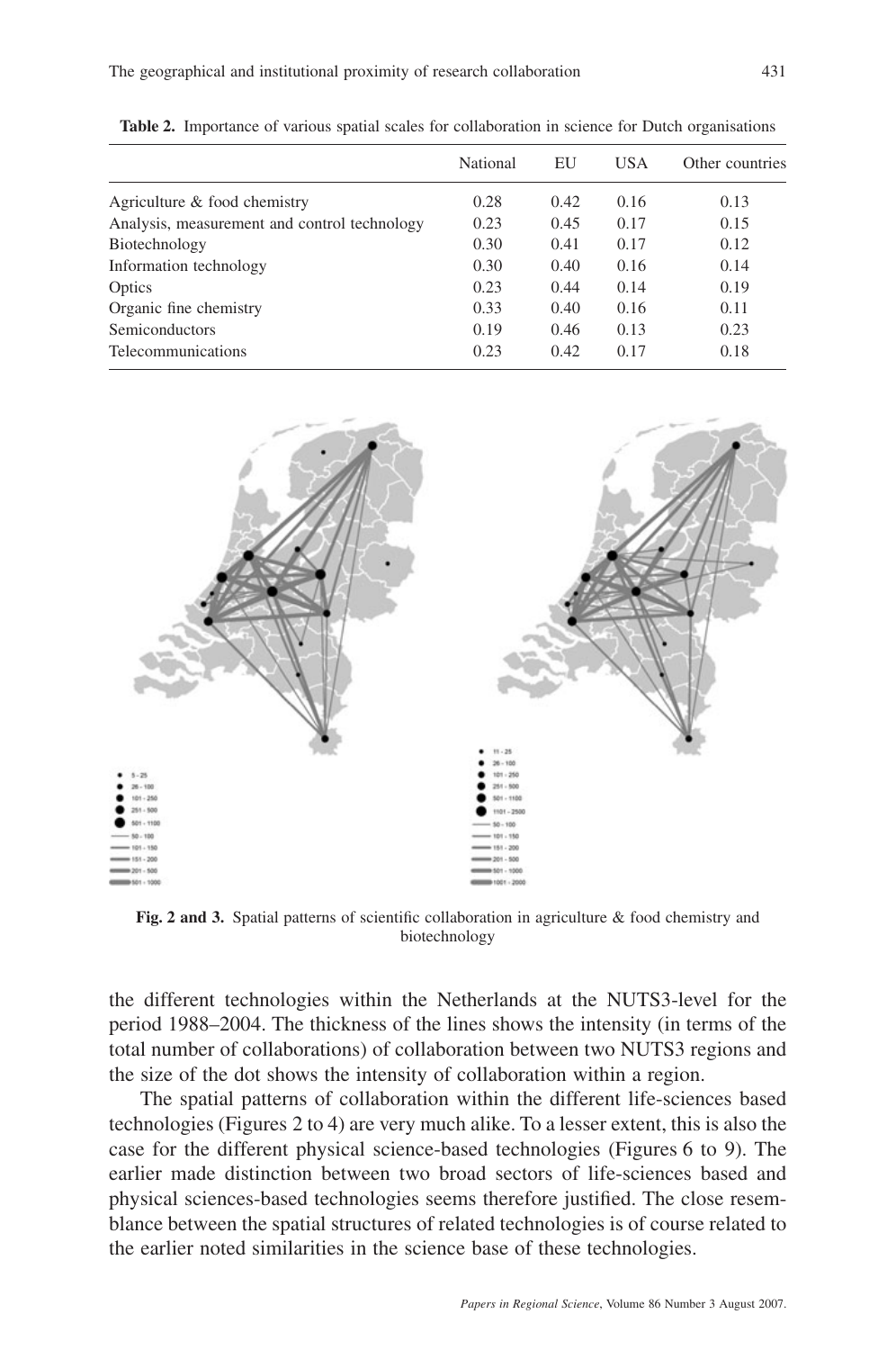

**Fig. 4 and 5.** Spatial patterns of scientific collaboration in organic fine chemistry and analysis, control & measurement technology



**Fig. 6 and 7.** Spatial patterns of scientific collaboration in information technology and optics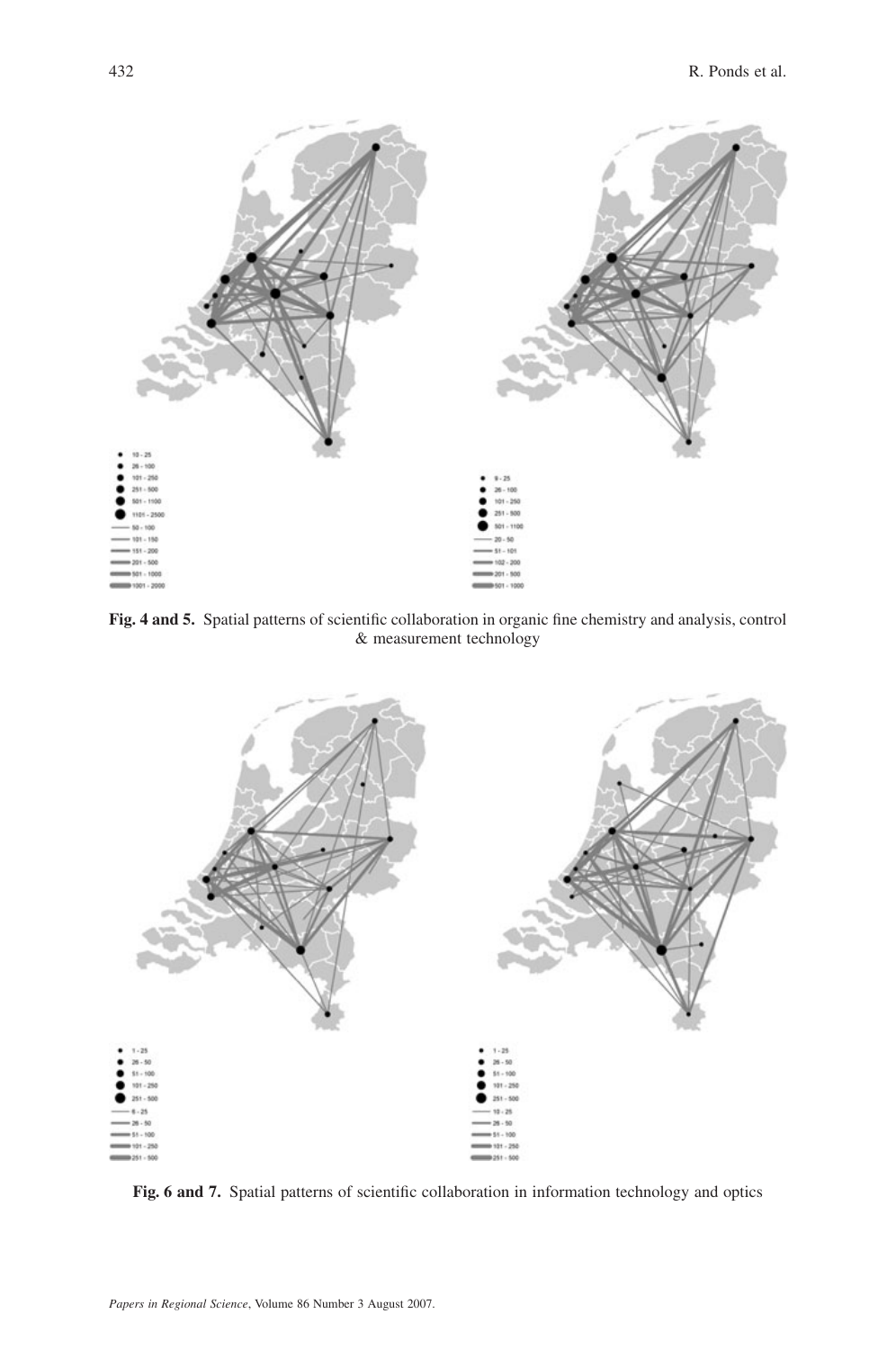

**Fig. 8 and 9.** Spatial patterns of scientific collaboration in semiconductors and telecommunications

A comparison of the physical science-based technologies with the life-sciences based technologies shows that the spatial structures or collaboration are clearly different, suggesting regional specialisation in related scientific subfields. Collaboration within life sciences like biotechnology take place to a large extent between and within regions in the Western part of the Netherlands like Amsterdam, Leiden and Utrecht, in the economic centre called the Randstad. The spatial structure of collaboration within the different physical sciences-based technologies shows a somewhat different picture. The importance of the South-East Brabant region (around the city of Eindhoven) is apparent and can be traced back to a concentration of (micro-) electronics firms and related organisations clustered around the Dutch electronics multinational Philips and the Eindhoven University of Technology.

In order to analyse whether collaborations between different kinds of organisations have another spatial configuration than those between the same kind of organisations we distinguished three different types of organisations: academic organisations, companies and governmental/non-profit-making organisations. Academic organisations are those organisations whose primary goal is the advance of science – universities and other academic research organisations alike. Many governmental and non-profit-making organisations are additionally engaged in scientific research, but their main goals are often not the advance of science itself but lie merely in the use of the results of this research for society-broad goals. In order to identify the different types of organisations we used an algorithm with a list of abbreviations and words to assign each address to one of three types of organisations. For example organisations with 'univ' in its name were assumed to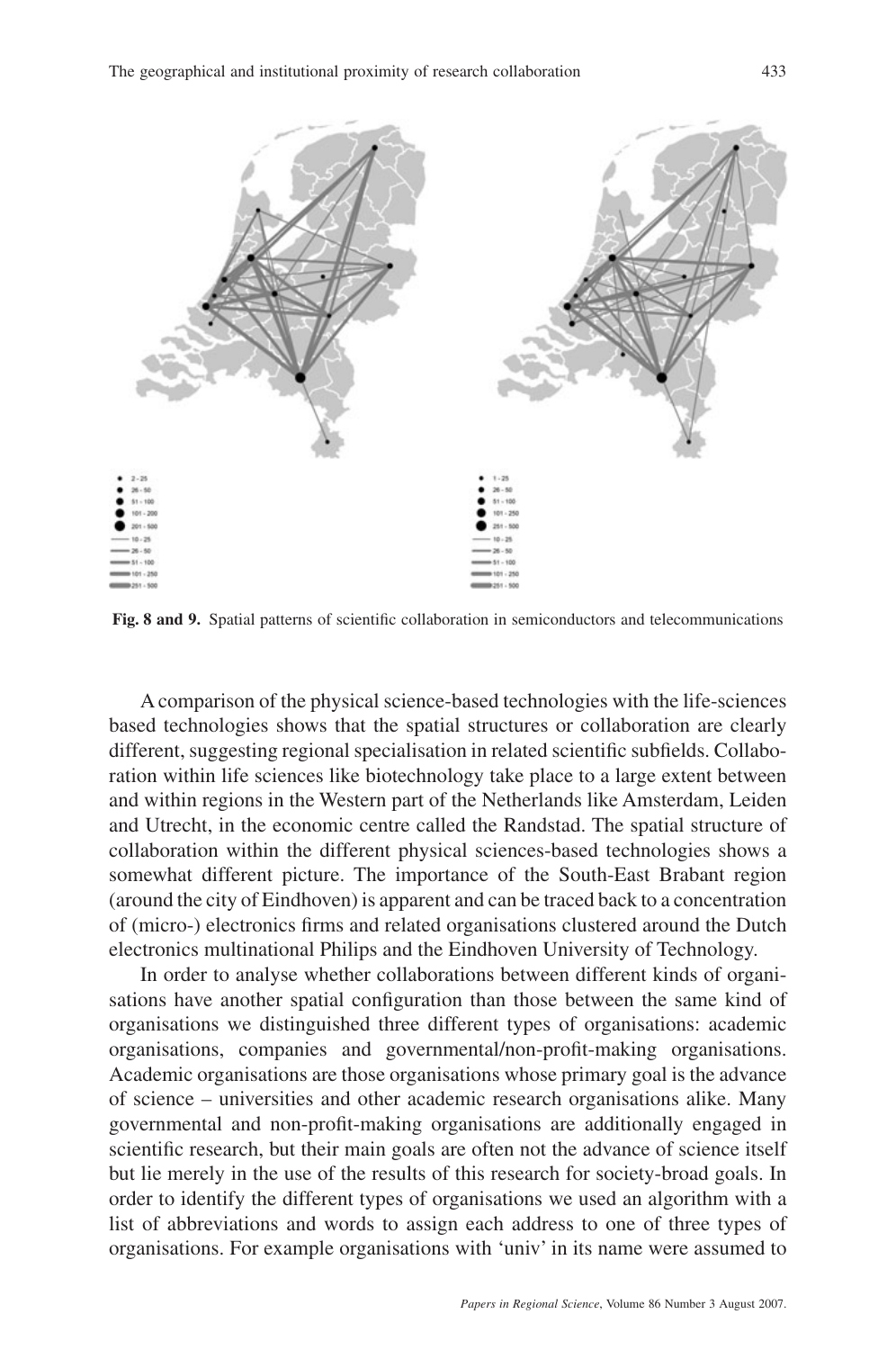

**Fig. 10.** Share of different forms of collaboration in science per technology

be a university and therefore an academic organisation. Furthermore, the names of different governmental research institutes such as TNO in the Netherlands and academic organisations such as the academic hospitals were included in the algorithm. This algorithm was then tested and improved several times on a changing subset of 2000 collaborations until more than 99% of the organisations were assigned correctly to one of the three types of organisations.

Figure 10 shows the share of the various forms of collaboration. Academic organisations are abbreviated as 'acad', companies as 'com' and governmental and non-profit-making organisations as 'gov'. Not surprisingly, collaboration between academic organisations is the most important form of collaboration in science. Collaboration between governmental organisations and academic organisations however, as well as between companies and academic organisations also frequently occurs. The share of collaborations between companies and between companies and governmental organisations is low. This is not because collaboration in fundamental research does not occur. On the contrary, this is a common phenomenon in science-industries (see for example Powell et al. 1996 for life sciences; and Stuart 2000 for high-technology industries). It is merely that it seldom leads to co-publication. It should be noted that there are differences between life sciences and physical sciences. Collaboration between companies and academic organisations is considerably more important in physical sciences, whereas collaboration between academic organisations and governmental organisations seems to be more important within the field of life sciences. The latter can be related to the importance of organisations such as hospitals and governmental health institutes in life-sciences research (Owen-Smith et al. 2002). In agricultural research, large governmental research institutes also traditionally play an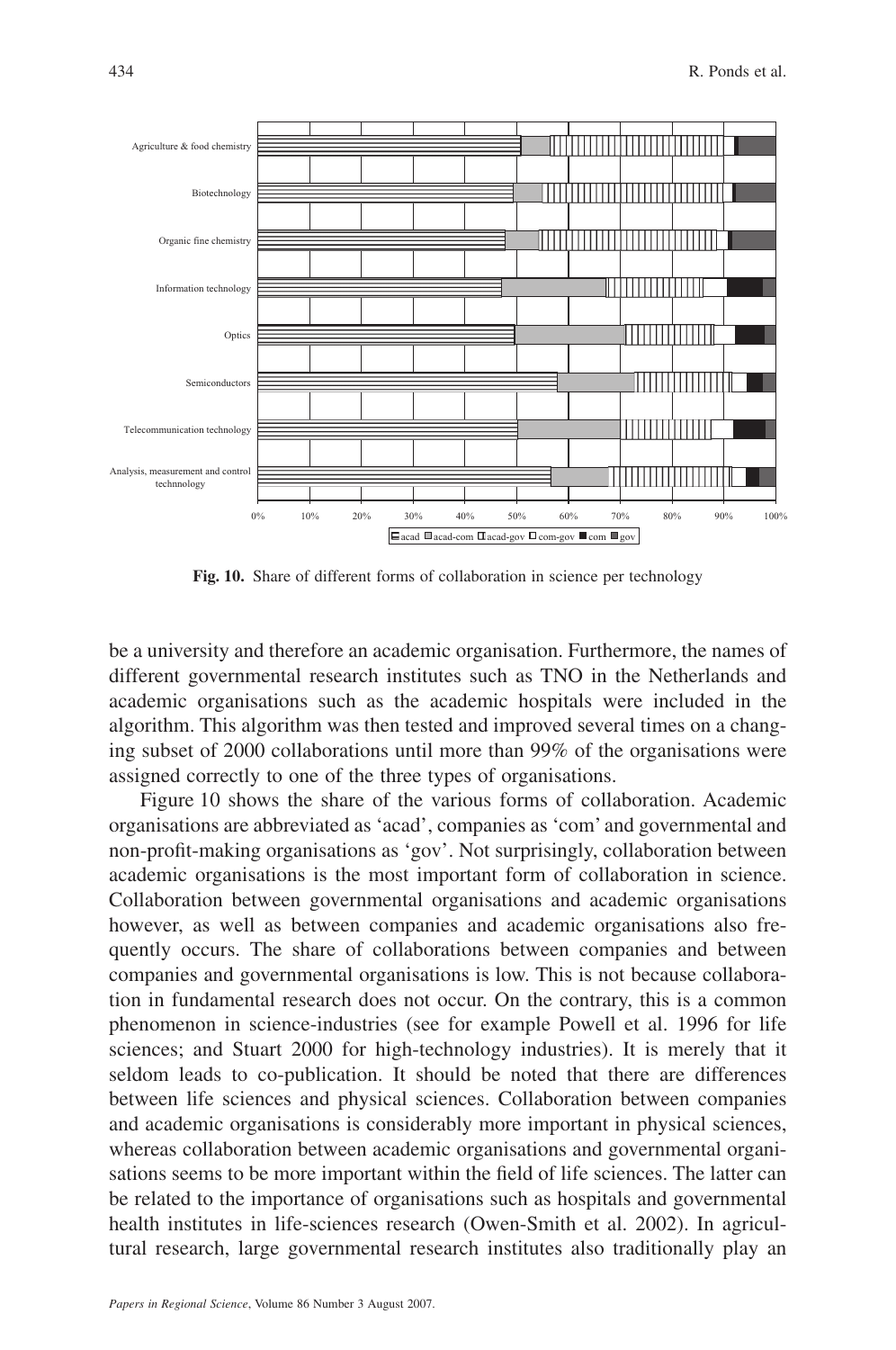important role in scientific knowledge production. With this distinction between different forms of collaborations, we can analyse whether the spatial patterns of collaboration between organisations with a different institutional background are different from those between organisations with a similar one.

#### **6 Geographical proximity and scientific collaboration**

To test the hypothesis that spatial collaboration between academic organisations and non-academic organisations (companies or governmental organisations) is more regionalised than collaboration between academic organisations, two different approaches are used. The first approach analyses whether different forms of collaborations take place over different distances. The second approach analyses the extent to which the possible differences in distances between different forms of collaborations are a result of the spatial distribution the various organisations across the Netherlands, or whether that geographical distance in itself is truly more important for some forms of collaborations.

In order to test the existence of variations in distance between different forms of collaboration the distance is modelled as a function of the type of collaboration. Different types of collaboration are specified by dummy variables. Two different models are estimated for each technology: model 1 distinguishes between homogenous collaborations (between the same types of organisations) and heterogeneous collaborations (between different types of organisations) and model 2 distinguishes between the six different types of collaborations. Using a logarithmic transformation for the dependent variable a tobit or censored model can be applied since distance is censored to the left at zero and to the right since the maximum is bounded by the country area. The distance of collaboration is measured by the travel time2 between the regions where the collaborating organisations are located.

Table 3 shows the results. Within this table the results of the life-sciences technologies are first presented together with those of the analysis, measurement and control technology. In the second part the four physical science based technologies are presented. In the first model the dummy variable takes value one if the collaborations are between the same types of organisations. In all technologies this variable has a significant and positive relation with distance. These outcomes suggest that homogenous collaborations take place over longer distances than heterogeneous collaborations.

In order to analyse possible differences in distance between various types of relations the second model includes dummy variables for the different types of relations. Academic collaboration is the reference dummy and as a result the other variables should be interpreted in comparison with this type of collaboration. The hypothesis is that collaborations between organisations with a different institutional background take place over a smaller geographical distance. Thus, the

<sup>&</sup>lt;sup>2</sup> The average travel time between and within functional regions is based on a study of the OVG 2003 research of Statistics Netherlands (CBS) where the average travel time is estimated by a weighted average of private and public transport time.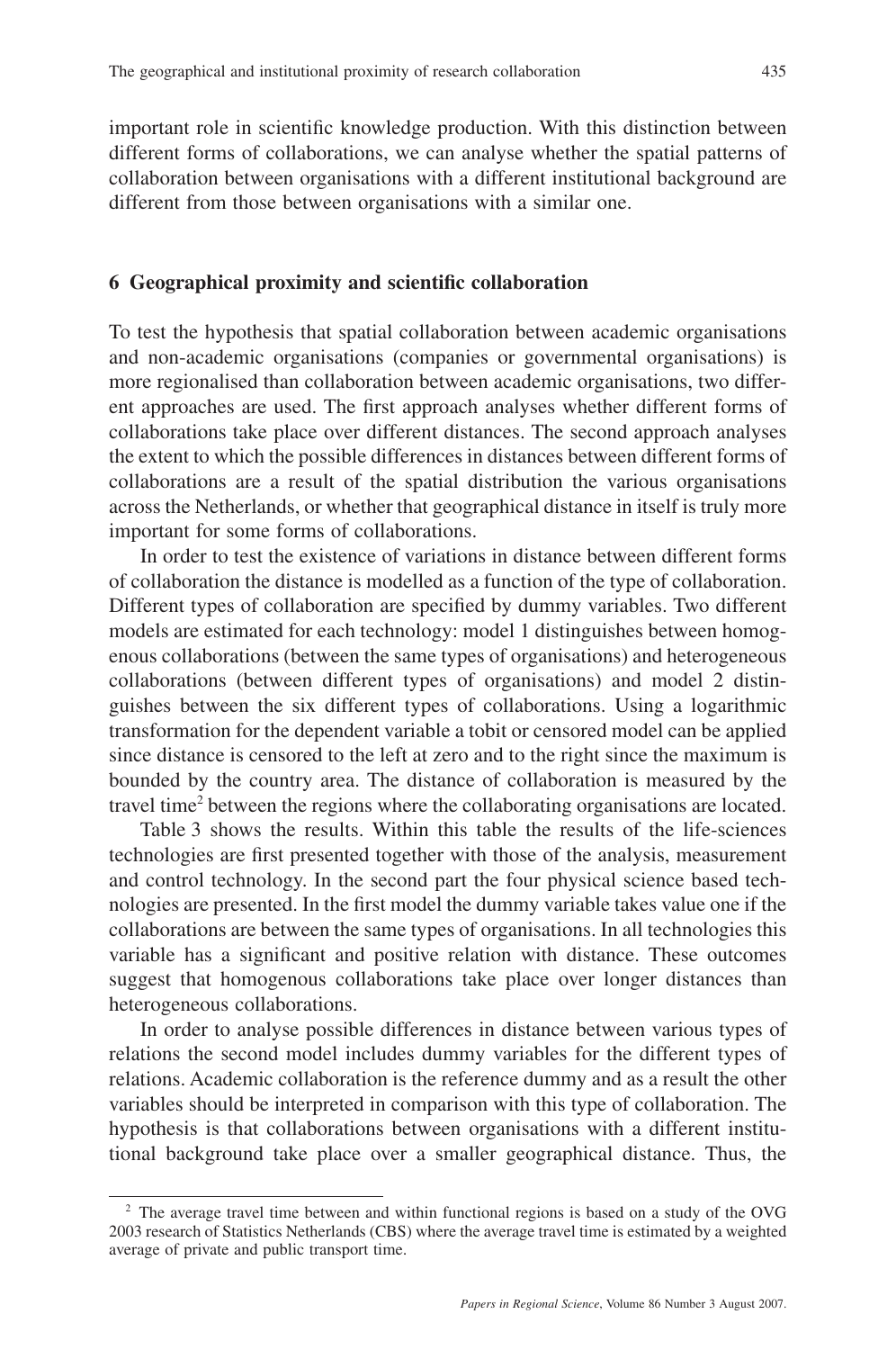|                                          | Agriculture &<br>food chemistry |                                                | Biotechnology                   |                            | Organic Fine<br>Chemistry       |                    | Analysis,<br>Measurement<br>& Control<br>technology |                                |
|------------------------------------------|---------------------------------|------------------------------------------------|---------------------------------|----------------------------|---------------------------------|--------------------|-----------------------------------------------------|--------------------------------|
| Constant<br>Dummy                        | 3.791**<br>(0.010)<br>$0.213**$ | 4.043**<br>(0.011)<br>$\overline{\phantom{0}}$ | 3.733**<br>(0.009)<br>$0.241**$ | $4.026**$<br>(0.010)<br>L. | 3.788**<br>(0.009)<br>$0.181**$ | 4.011**<br>(0.010) | 3.814**<br>(0.015)<br>$0.166**$                     | 4.027**<br>(0.015)<br>$\equiv$ |
| homogenous                               | (0.015)                         |                                                | (0.013)                         |                            | (0.012)                         |                    | (0.021)                                             |                                |
| Dummy acad                               |                                 | Ref.                                           |                                 | Ref.                       |                                 | Ref.               |                                                     | Ref.                           |
| Dummy comp                               |                                 | $-0.096$                                       |                                 | $-0.072$                   |                                 | $-0.176**$         |                                                     | $-0.332**$                     |
|                                          |                                 | (0.101)                                        |                                 | (0.101)                    |                                 | (0.080)            |                                                     | (0.064)                        |
| Dummy gov                                |                                 | $-0.291**$                                     |                                 | $-0.276**$                 |                                 | $-0.227**$         |                                                     | $-0.457**$                     |
|                                          |                                 | (0.026)                                        |                                 | (0.024)                    |                                 | (0.021)            |                                                     | (0.053)                        |
| Dummy                                    |                                 | 0.038                                          |                                 | 0.000                      |                                 | $0.104**$          |                                                     | 0.040                          |
| acadcomp                                 |                                 | (0.029)                                        |                                 | (0.027)                    |                                 | (0.025)            |                                                     | (0.029)                        |
| Dummy                                    |                                 | $-0.310**$                                     |                                 | $-0.349**$                 |                                 | $-0.283**$         |                                                     | $-0.393**$                     |
| acadgov                                  |                                 | (0.016)                                        |                                 | (0.014)                    |                                 | (0.014)            |                                                     | (0.025)                        |
| Dummy                                    |                                 | 0.019                                          |                                 | $-0.070$                   |                                 | $-0.035$           |                                                     | $0.117*$                       |
| govcomp                                  |                                 | (0.049)                                        |                                 | (0.050)                    |                                 | (0.048)            |                                                     | (0.065)                        |
| McKelvey and<br>Zavoina's $\mathbb{R}^2$ | 0.13                            | 0.13                                           | 0.017                           |                            | 0.009                           | 0.024              | 0.008                                               | 0.043                          |
| N                                        | 15,949                          | 15,949                                         | 19,719                          | 19,719                     | 22,194                          | 22,194             | 8,160                                               | 8,160                          |
|                                          |                                 | Information<br>technology                      |                                 | Optics                     | Semiconductors                  |                    | Telecommunications                                  |                                |
| Constant                                 | 3.956**                         | 4.183**                                        | 4.076**                         | 4.478**                    | 4.132**                         | 4.352**            | $4.006**$                                           | 4.332**                        |
|                                          | (0.043)<br>$0.147**$            | (0.033)                                        | (0.025)<br>$0.235**$            | (0.031)                    | (0.026)<br>$0.130**$            | (0.028)            | (0.028)<br>$0.212**$                                | (0.032)                        |
| Dummy<br>homogenous                      | (0.043)                         |                                                | (0.038)                         |                            | (0.038)                         |                    | (0.041)                                             |                                |
| Dummy acad                               |                                 | Ref.                                           |                                 | Ref.                       |                                 | Ref.               |                                                     | Ref.                           |
| Dummy comp                               |                                 | $-0.603**$                                     |                                 | $-0.819**$                 |                                 | $-0.853**$         |                                                     | $-0.732**$                     |
|                                          |                                 | (0.098)                                        |                                 | (0.077)                    |                                 | (0.098)            |                                                     | (0.088)                        |
| Dummy gov                                |                                 | $-0.458**$                                     |                                 | $-0.639**$                 |                                 | $-0.661**$         |                                                     | $-0.562**$                     |
|                                          |                                 | (0.142)                                        |                                 | (0.111)                    |                                 | (0.113)            |                                                     | (0.132)                        |
| Dummy                                    |                                 | $-0.167**$                                     |                                 | $-0.208**$                 |                                 | 0.006              |                                                     | $-0.214**$                     |
| acadcomp                                 |                                 | (0.052)                                        |                                 | (0.043)                    |                                 | (0.044)            |                                                     | (0.047)                        |
| Dummy                                    |                                 | $-0.330**$                                     |                                 | $-0.821**$                 |                                 | $-0.532**$         |                                                     | $-0.583**$                     |
| acadgov                                  |                                 | (0.058)                                        |                                 | (0.053)                    |                                 | (0.050)            |                                                     | (0.058)                        |
| Dummy                                    |                                 | $-0.021$                                       |                                 | $-0.329**$                 |                                 | $-0.133$           |                                                     | $-0.086$                       |
| govcomp                                  |                                 | (0.122)                                        |                                 | (0.031)                    |                                 | (0.101)            |                                                     | (0.107)                        |
| McKelvey and<br>Zavoina's $\mathbb{R}^2$ | 0.01                            | 0.031                                          | 0.013                           | 0.098                      | 0.004                           | 0.071              | 0.011                                               | 0.057                          |
| $\mathbf N$                              | 2,070                           | 2,070                                          | 2,939                           | 2,939                      | 2,788                           | 2,788              | 2,530                                               | 2,530                          |

**Table 3.** Censored regressions of distance of collaborations

*Note*: Significance levels: \*\* 0.95, \* 0.90. Standard errors in parentheses.

expectation holds that the dummy variables for academic-company, academicgovernmental and company-governmental collaborations have a significant negative effect.

In all eight technologies academic-governmental collaborations have a significantly lower travel time, indicating that geographical proximity is more important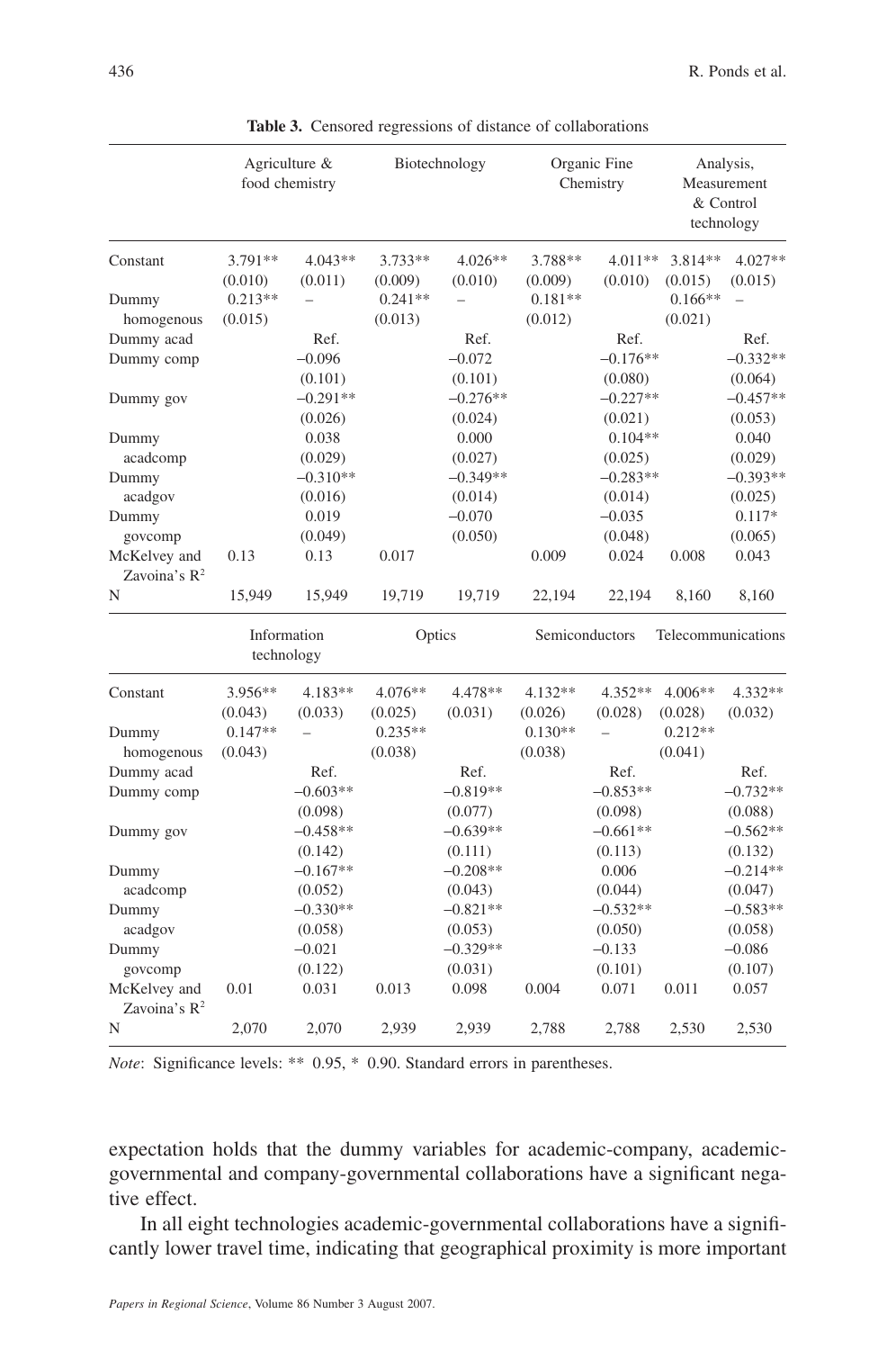than in the case of academic collaborations. In the case of academic-company collaboration the results differ. In the case of life sciences there are no significant differences between academic collaborations and academic-company collaborations in travel time and in the case of organic fine chemistry academic-company collaborations have a significantly higher travel time, which is rather unexpected. A possible explanation could be that the national level is the most relevant level for academic-company collaboration and the international level for academic collaboration. In the case of the physical sciences, academic-company collaborations have as significant lower travel time than academic collaboration in three of the four technologies, which is in line with the hypothesis. No significant differences in travel time can be found between academic and academic-company collaboration in the case of semiconductors. Governmental-company collaborations sometimes have a significantly lower travel time across different technologies but this form of collaboration does not frequently occur.

Taking these outcomes together suggests that geographical proximity is more important for collaborations with different institutional backgrounds than for collaborations with organisations with the same institutional background. One has however, to be careful when interpreting this as strong evidence for the hypothesis, as geographical proximity seems to be less relevant for academic-company collaboration than is often assumed.

# **7 Geographical proximity and scientific collaboration: A spatial interaction approach**

Alternatively, one can analyse whether geographical proximity between two organisations affects the probability of collaboration. To formally test whether geographical proximity is more important for collaborations of institutionally different actors than for similar ones, we apply a gravity model approach. The gravity-model is a well-known and often used spatial interaction model which predicts or analyses the interaction between two places (see for example Maggioni and Uberti 2007; or Dalgin et al. 2004 for recent applications).

The gravity model is described by the following formula:

$$
I_{ij} = K \frac{M_i^{\alpha_1} * M_j^{\alpha_2}}{d_i^{\beta}}
$$
 (1)

In this context *I* stands for the intensity of collaboration (measured in numbers of collaboration) between regions *j*, *M* for the total number of collaborations with at least one organisation in region *i* or *j* and *d* for the functional distance (measured in average travel time) between region *i* and *j*. *K* is a constant. Because the interaction *I* is based on collaboration (which has no direction) between regions, the distinction between the mass  $M$  of regions  $i$  and  $j$  is not applicable and therefore  $\alpha_1 = \alpha_2$ . This formula can be rewritten into the following regression model: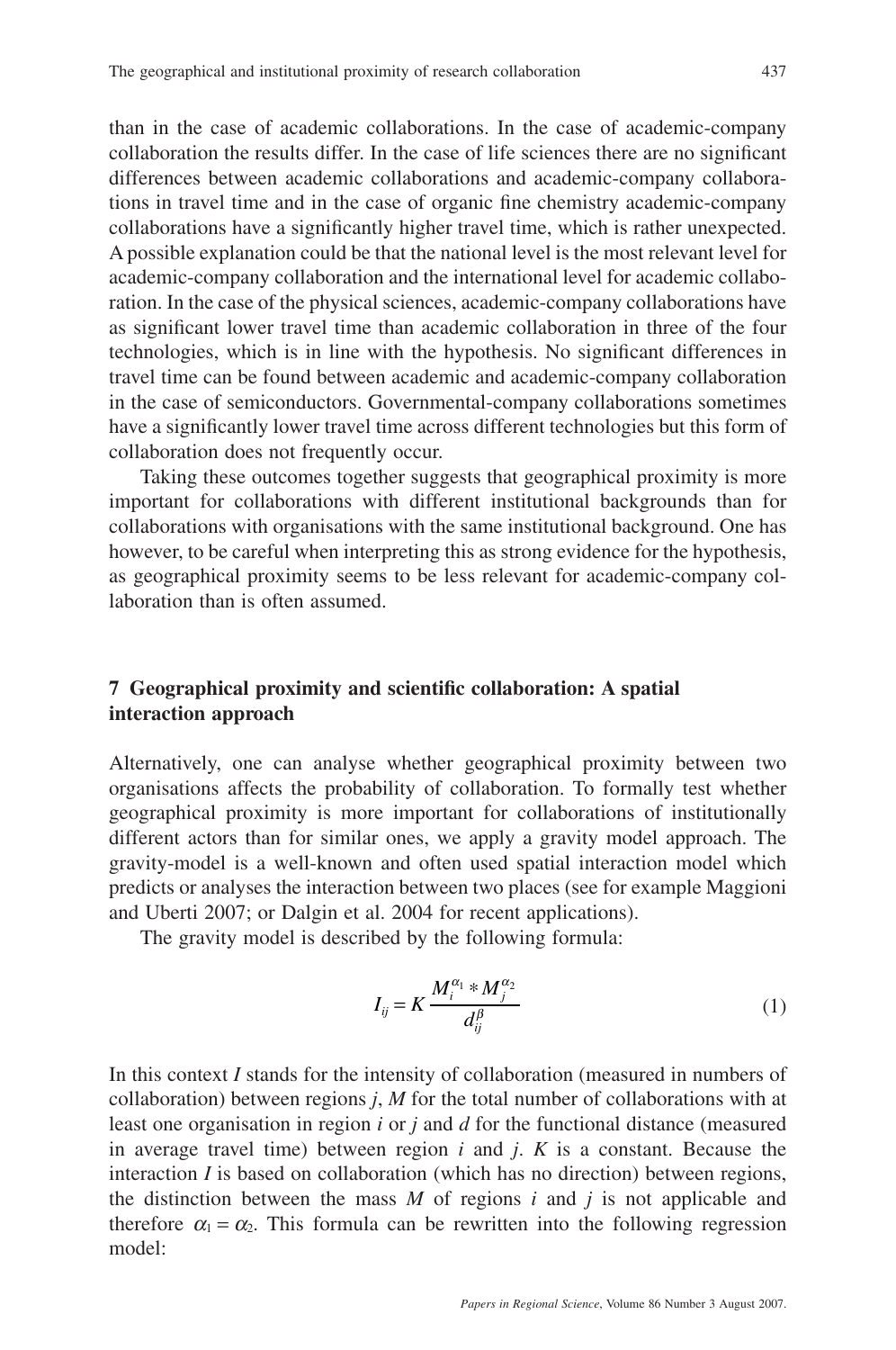$$
Ln(I_{ij}) = K + \alpha Ln(M_iM_j) + \beta Ln(d_{ij}) + \varepsilon
$$
\n(2)

To the original equation (1), a logarithmic transformation of both the dependent and the independent variables is applied. This also adjusts for a possible nonnormal distribution of the variables, but in the case of the independent variable, this provides only a partial solution to the problem of non-normality. Alternatively, spatial interaction data could also be treated as count data, whereas in this case the intensity of interaction is expressed by the number of collaborations between two regions.

Due to the characteristics of count data, linear regression models are generally not appropriate since many of the assumptions such as normal distribution are not satisfied (Long 1997). Most often, a Poisson regression is applied, which is estimated using maximum likelihood techniques. In this case the observed intensity of collaboration between regions *i* and *j* has as Poisson distribution with a conditional mean  $(\mu)$ . This conditional mean is a function of the independent variables, which is specified in equation 3:

$$
Pr[I_{ij}] = \frac{\exp(-\mu_{ij})\mu_{ij}^{I_{ij}}}{I_{ij}!}, \text{ where } \mu_{ij} = \exp(K + \alpha Ln(M_iM_j) + \beta Ln(d_{ij}) \quad (3)
$$

However, the amount of zeros in the dependent variable (indicating that there are many regions without any collaboration between them) is larger than assumed for a Poisson distribution and as a result the conditional variance is larger than the conditional mean. In order to allow for this overdispersion a negative binominal specification is used where an extra parameter  $\alpha$  is introduced (see also Long 1997).

Table 4 shows the results. Due to the low number of observations of other forms of collaboration only those collaborations with at least one academic organisation are included. Within this table the results for the life sciences are presented first, the results for the physical sciences second and the results for analysis, measurement and control technology last. The coefficient of mass in all technologies for all forms of collaborations is both significant and positive, which seems to be a logical outcome. We are especially interested in possible differences in the coefficients of travel time on the intensity of collaboration indicating possible differences in the effect of geographical proximity on collaboration. For the aggregated number of collaborations the coefficient for travel time has a negative sign and is significant for all technologies. This seems to suggest that distance still matters for collaboration in science, a finding that is line with the findings of Katz (1994) and Liang and Zhu (2002).

Within life sciences travel time has a significant and negative effect on the intensity of collaboration for all the three distinguished forms of collaboration. The coefficient for travel time is higher for collaboration between academic and governmental organisations than for academic collaboration and collaboration between companies and academics. These differences are however, relatively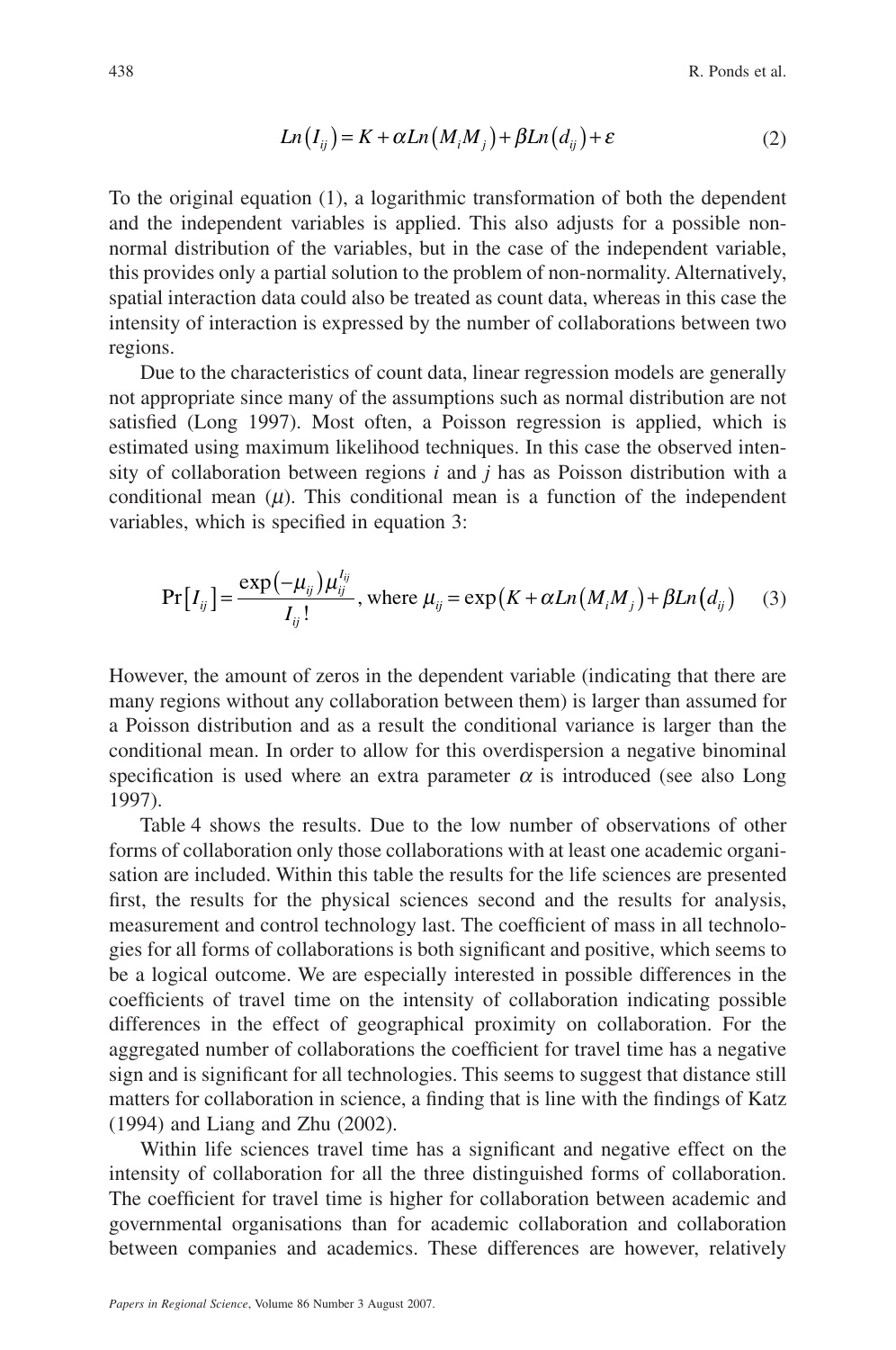| Life sciences               | Mass       | Traveltime  | Constant    | N     | Number of<br>collaborations | Pseudo<br>$R^2$ | Log<br>likelihood  |
|-----------------------------|------------|-------------|-------------|-------|-----------------------------|-----------------|--------------------|
| Agriculture & foodchemistry |            |             |             |       |                             |                 |                    |
| Total                       | $0.857***$ | $-0.008***$ | $-7.647***$ | 1,521 | 15,949                      |                 | $0.2970 -2.481.06$ |
|                             | (0.018)    | (0.001)     | (0.186)     |       |                             |                 |                    |
| Acad                        | $0.937***$ | $-0.003***$ | $-8.363***$ | 324   | 6,763                       | 0.2840          | $-713.76$          |
|                             | (0.030)    | (0.001)     | (0.328)     |       |                             |                 |                    |
| acad-com                    | $0.957***$ | $-0.004***$ | $-7.032***$ | 1,024 | 1,175                       | 0.3260          | $-833.6$           |
|                             | (0.039)    | (0.001)     | (0.308)     |       |                             |                 |                    |
| acad-gov                    | $0.955***$ | $-0.007***$ | $-8.177***$ | 1.444 | 6,106                       |                 | $0.3120 -1.681.04$ |
|                             | (0.028)    | (0.001)     | (0.274)     |       |                             |                 |                    |
| Biotechnology               |            |             |             |       |                             |                 |                    |
| Total                       | $0.851***$ | $-0.009***$ | $-7.616***$ | 1,521 | 19,719                      |                 | $0.2924 -2,598.28$ |
|                             | (0.018)    | (0.001)     | (0.184)     |       |                             |                 |                    |
| Acad                        | 0.912***   | $-0.004***$ | $-8.122***$ | 324   | 8,222                       | 0.2985          | $-713.9$           |
|                             | (0.028)    | (0.001)     | (0.308)     |       |                             |                 |                    |
| acad-com                    | $0.956***$ | $-0.005***$ | $-6.940***$ | 1,024 | 1,296                       | 0.3093          | $-895.36$          |
|                             | (0.041)    | (0.001)     | (0.323)     |       |                             |                 |                    |
| acad-gov                    | $0.942***$ | $-0.006***$ | $-8.258***$ | 1,444 | 7,931                       |                 | $0.3010 -1,784.66$ |
|                             | (0.027)    | (0.001)     | (0.268)     |       |                             |                 |                    |
| Organic fine chemistry      |            |             |             |       |                             |                 |                    |
| Total                       | $0.827***$ | $-0.008***$ | $-7.417***$ | 1,600 | 22,194                      |                 | $0.2834 -2,989.88$ |
|                             | (0.017)    | (0.001)     | (0.175)     |       |                             |                 |                    |
| Acad                        | $0.943***$ | $-0.004***$ | $-8.642***$ | 400   | 8,720                       | 0.3353          | $-700.48$          |
|                             | (0.025)    | (0.001)     | (0.281)     |       |                             |                 |                    |
| acad-com                    | 1.017***   | $-0.005***$ | $-7.663***$ | 1,089 | 1,591                       |                 | $0.2880 -1,034.85$ |
|                             | (0.043)    | (0.001)     | (0.334)     |       |                             |                 |                    |
| acad-gov                    | $0.975***$ | $-0.006***$ | $-8.769***$ | 1,600 | 8,908                       |                 | $0.2914 -1,957.25$ |
|                             | (0.028)    | (0.001)     | (0.281)     |       |                             |                 |                    |
|                             |            |             |             |       |                             |                 |                    |
| Physical<br>sciences        | Mass       | Traveltime  | Constant    | N     | Number of<br>collaborations | Pseudo<br>$R^2$ | Log<br>likelihood  |
| Information-technology      |            |             |             |       |                             |                 |                    |
| Total                       | $0.927***$ | $-0.006***$ | $-7.047***$ | 1,089 | 2,070                       | 0.3118          | $-991.23$          |
|                             | (0.034)    | (0.001)     | (0.289)     |       |                             |                 |                    |
| Acad                        | $0.953***$ | $-0.002*$   | $-6.838***$ | 289   | 873                         | 0.2459          | $-481.66$          |
|                             | (0.066)    | (0.001)     | (0.516)     |       |                             |                 |                    |
| acad-com                    | $0.927***$ | $-0.006***$ | $-5.874***$ | 784   | 554                         | 0.3721          | $-434.24$          |
|                             | (0.049)    | (0.001)     | (0.343)     |       |                             |                 |                    |
| acad-gov                    | 0.894 ***  | $-0.006***$ | $-5.381***$ | 441   | 417                         | 0.2416          | $-494.71$          |
|                             | (0.071)    | (0.001)     | (0.448)     |       |                             |                 |                    |
| Optics                      |            |             |             |       |                             |                 |                    |
| Total                       | $0.955***$ | $-0.003***$ | $-7.890***$ | 1,024 | 2,939                       |                 | $0.3219 -1,076.16$ |
|                             | (0.030)    | (0.001)     | (0.271)     |       |                             |                 |                    |
| Acad                        | $1.043***$ | $-0.000$    | $-8.124***$ | 225   | 1,004                       | 0.2557          | $-447.97$          |
|                             | (0.061)    | (0.001)     | (0.501)     |       |                             |                 |                    |
| acad-com                    | $0.935***$ | $-0.002$    | $-6.831***$ | 900   | 1,025                       | 0.3254          | $-667.01$          |
|                             | (0.046)    | (0.001)     | (0.335)     |       |                             |                 |                    |
| acad-gov                    | $0.881***$ | $-0.005***$ | $-5.517***$ | 361   | 517                         | 0.2895          | $-411.03$          |
|                             | (0.065)    | (0.001)     | (0.445)     |       |                             |                 |                    |
|                             |            |             |             |       |                             |                 |                    |

**Table 4.** Results of the negative binominal gravity model regression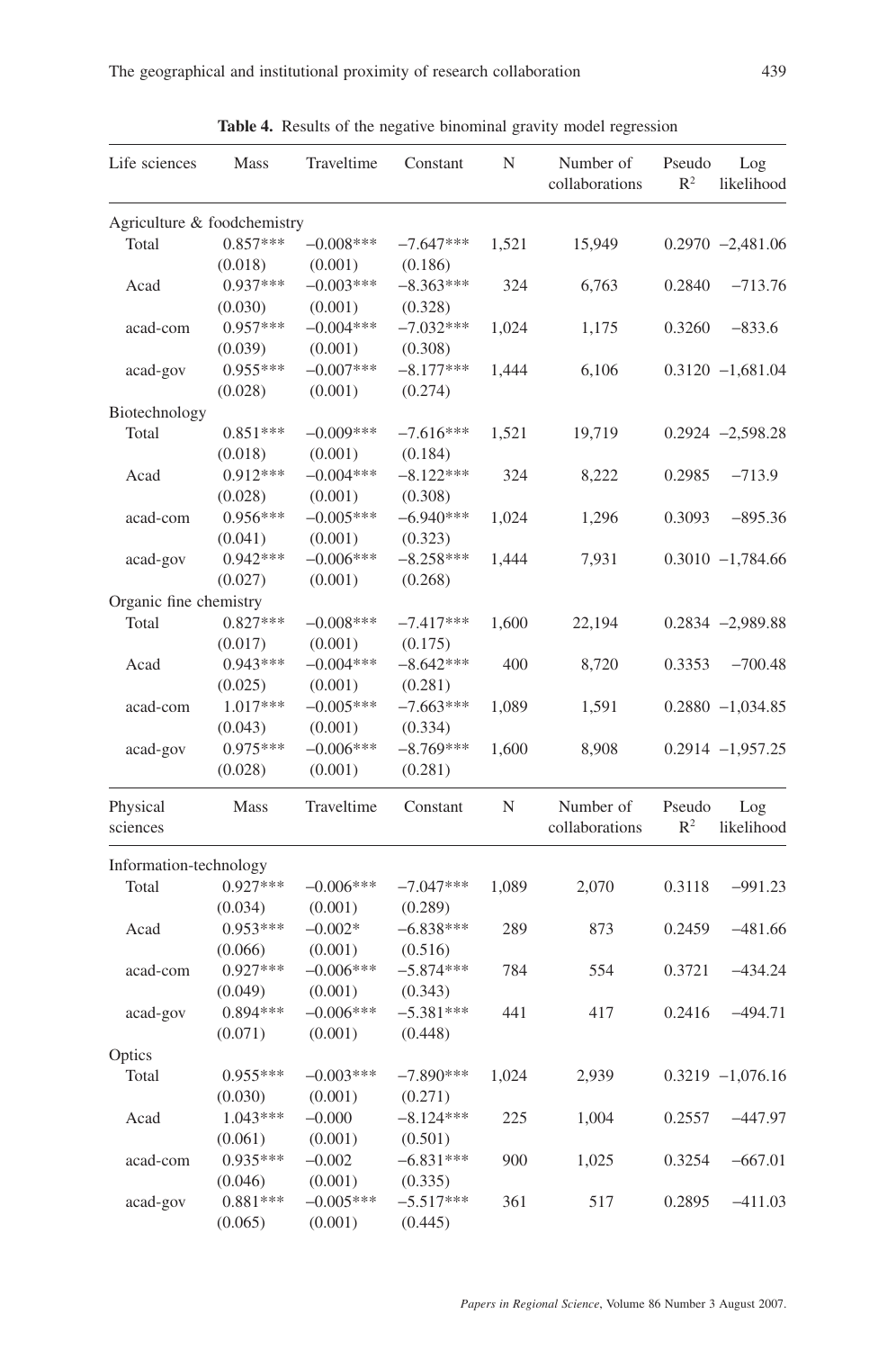| Physical<br>sciences                       | Mass       | Traveltime  | Constant    | N     | Number of<br>collaborations | Pseudo<br>$R^2$ | Log<br>likelihood  |
|--------------------------------------------|------------|-------------|-------------|-------|-----------------------------|-----------------|--------------------|
| Semiconductor-technology                   |            |             |             |       |                             |                 |                    |
| Total                                      | $0.954***$ | $-0.005***$ | $-7.612***$ | 784   | 2,788                       | 0.3522          | $-815.79$          |
|                                            | (0.033)    | (0.001)     | (0.291)     |       |                             |                 |                    |
| Acad                                       | $0.974***$ | $-0.001$    | $-7.477***$ | 196   | 1,179                       | 0.3096          | $-377.47$          |
|                                            | (0.057)    | (0.001)     | (0.475)     |       |                             |                 |                    |
| acad-com                                   | $0.902***$ | $-0.004**$  | $-6.113***$ | 529   | 783                         | 0.2695          | $-480.78$          |
|                                            | (0.060)    | (0.020)     | (0.398)     |       |                             |                 |                    |
| acad-gov                                   | $0.882***$ | $-0.005***$ | $-5.487***$ | 324   | 544                         | 0.2605          | $-413.58$          |
|                                            | (0.077)    | (0.001)     | (0.504)     |       |                             |                 |                    |
| Telecommunication-technology               |            |             |             |       |                             |                 |                    |
| Total                                      | $0.964***$ | $-0.004***$ | $-7.722***$ | 1,089 | 2,530                       | 0.3435          | $-975.47$          |
|                                            | (0.032)    | (0.001)     | (0.278)     |       |                             |                 |                    |
| Acad                                       | $0.989***$ | $-0.002*$   | $-7.326***$ | 289   | 968                         | 0.2668          | $-488.21$          |
|                                            | (0.060)    | (0.001)     | (0.469)     |       |                             |                 |                    |
| acad-com                                   | $0.960***$ | $-0.004***$ | $-6.611***$ | 784   | 830                         | 0.3544          | $-497.37$          |
|                                            | (0.049)    | (0.001)     | (0.363)     |       |                             |                 |                    |
| acad-gov                                   | $0.908***$ | $-0.004***$ | $-5.688***$ | 441   | 428                         | 0.2788          | $-456.64$          |
|                                            | (0.063)    | (0.001)     | (0.410)     |       |                             |                 |                    |
| Analysis, control & measurement technology |            |             |             |       |                             |                 |                    |
| Total                                      | $0.911***$ | $-0.005***$ | $-8.107***$ | 1,521 | 8,160                       |                 | $0.3319 -1,746.27$ |
|                                            | (0.022)    | (0.001)     | (0.224)     |       |                             |                 |                    |
| Acad                                       | $0.914***$ | $-0.002*$   | $-7.695***$ | 289   | 3,650                       | 0.2356          | $-685.66$          |
|                                            | (0.043)    | (0.001)     | (0.420)     |       |                             |                 |                    |
| acad-com                                   | $0.932***$ | $-0.006***$ | $-6.736***$ | 1,089 | 1,452                       | 0.3187          | $-975.01$          |
|                                            | (0.039)    | (0.001)     | (0.301)     |       |                             |                 |                    |
| acad-gov                                   | $0.855***$ | $-0.007***$ | $-6.333***$ | 1,156 | 2,281                       | 0.3396          | $-958.93$          |
|                                            | (0.033)    | (0.001)     | (0.289)     |       |                             |                 |                    |
|                                            |            |             |             |       |                             |                 |                    |

#### **Table 4.** Continued

*Note*: Significance levels: \*\*\* 0.99, \*\* 0.95, \* 0.90. Standard errors in parentheses.

small. The higher coefficients for collaboration between academic and nonacademic organisations suggest that geographical proximity is more important for these forms of collaboration.

In the case of the physical science based technologies, travel time has no significant effect on the intensity of academic collaboration for semiconductors and optics. Within the field of information technology and telecommunication the coefficient is only significant at a significance level of 90%. Neither in the field of optics does average travel time have a significant effect on the intensity of collaboration between firms and academic organisations, thereby indicating that geographical proximity is not important for university-industry collaborations either. There are no differences between the coefficient of travel time of academic-firm and academic-governmental collaboration in telecom and information technology, indicating that the effect of geographical proximity is more or less the same. The reason for the absence of travel time as a significant contributor to collaboration intensity may lie in the fact that physical science based technologies are more mature in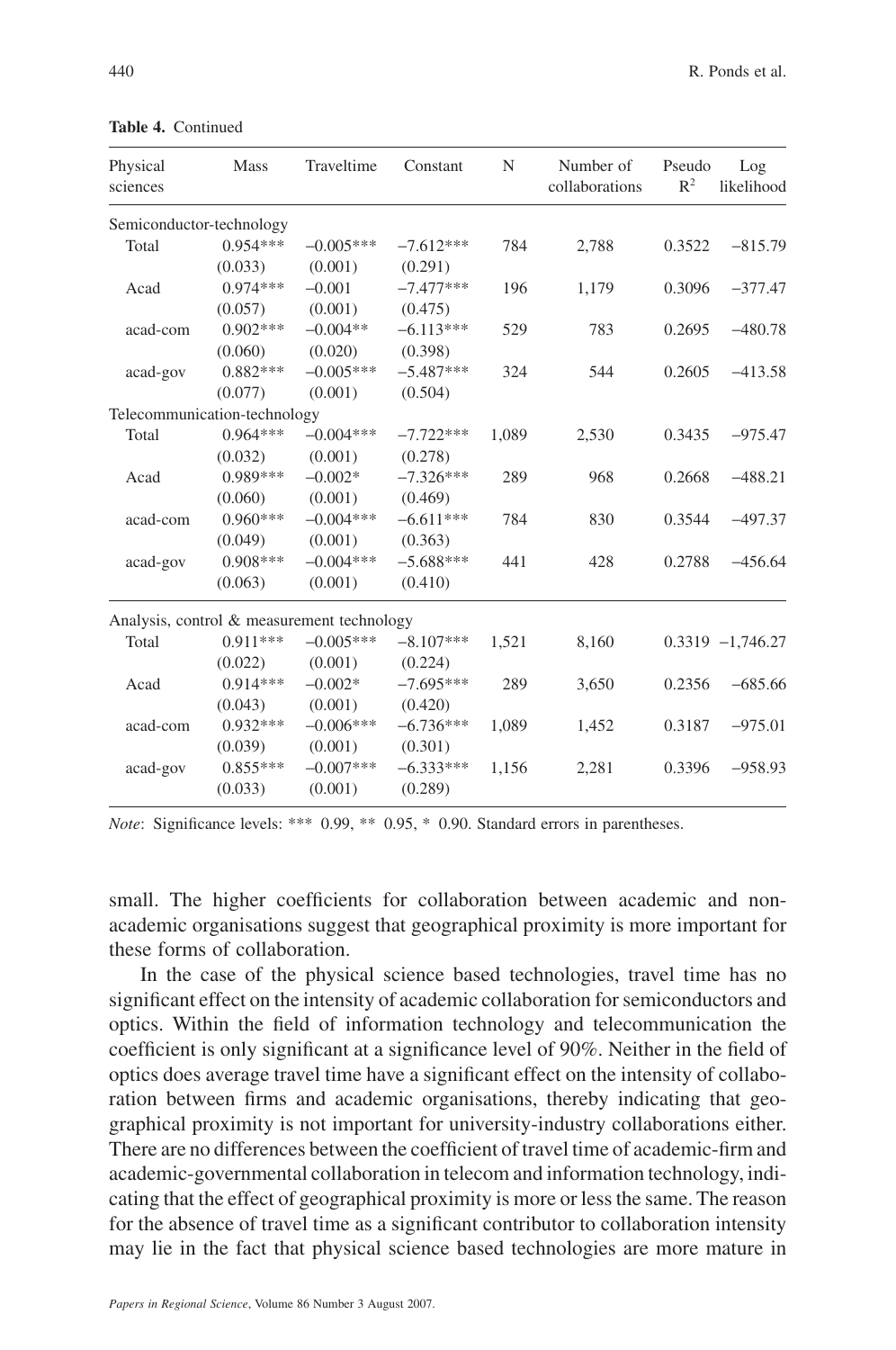nature, and firms in sectors that use these technologies have fewer opportunities to catch onto new market niches. Relationships between companies, academic organisations and governmental institutes are then more established, enhancing the institutional proximity based on trust and experience. This renders physical proximity less important in sectors that apply this technology.

The coefficient of travel time is also significant and almost the same in the case of collaboration between academic and governmental organisations and academic organisations and companies in the analysis, measurement and control technology. Average travel time has as a smaller effect for academic collaboration, indicating that here also, geographical proximity is less relevant for collaboration.3

These results suggest that geographical proximity is important for collaboration in research within the Netherlands and the importance varies between the form of collaboration and between life sciences and physical sciences. Within life sciences geographical proximity seems to be more significant for collaboration than within physical sciences and geographical proximity seems to matter more for collaboration between academic and non-academic organisations than for collaboration between academic organisations. These results therefore seem to confirm our main hypothesis that geographical proximity is more relevant for collaboration between organisations with different institutional background than for collaboration between organisations with the same institutional background.

# **8 Conclusions**

In this study, we analysed the spatial characteristics of collaboration in scientific knowledge production in the Netherlands. Within science-based industries, collaboration between governmental, academic and private organisations in scientific knowledge production is an important and growing phenomenon. Based on theoretical insights from the literature of the geography of innovation it was hypothesised that geographical proximity is more important for collaboration between organisations with different institutional backgrounds. Using co-publications in scientific subfields that are relevant for technological innovation as a proxy for collaboration in research, this hypothesis was tested for eight science-based technologies in the life sciences and the physical sciences.

The main finding of this study is that geographical proximity is more relevant for collaboration between academic and non-academic organisations than for purely academic collaboration. This suggests that geographical proximity is indeed a way of overcoming the institutional differences between organisations, which is necessary for successful collaboration.

<sup>&</sup>lt;sup>3</sup> A residual analysis has been performed for all regressions and it showed that the most northern and most southern regions with a university (the region around Groningen and the region around Maastricht) collaborated over longer distances than predicted by the model. A closer look revealed that this was almost entirely dependent upon the universities that collaborated with other universities in the Netherlands, which again suggests that institutional proximity is more important than geographical proximity here. Results of the residual analysis are available on request.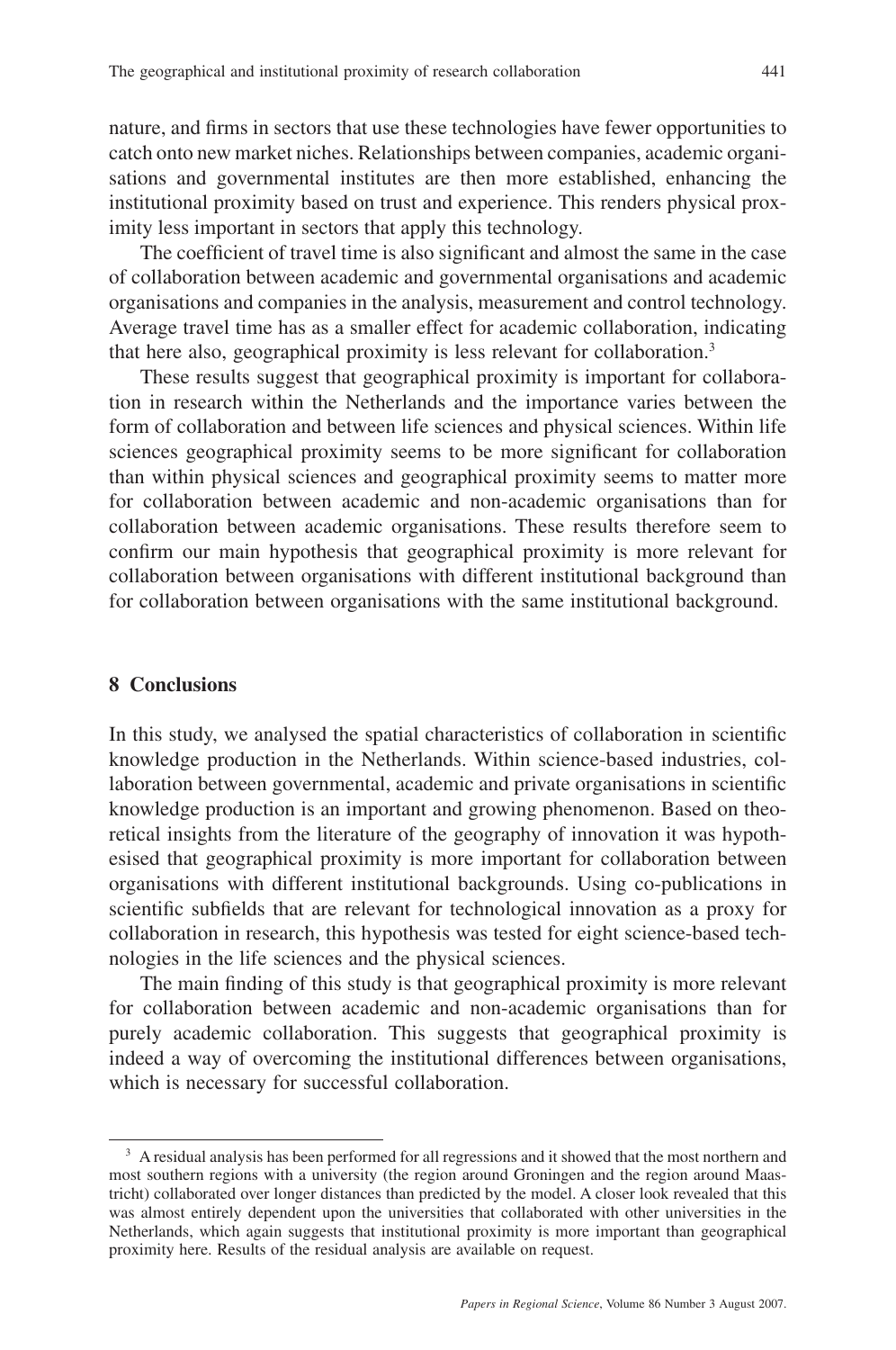This study also shows however, that the importance of geographical proximity does not imply that the regional level is therefore the relevant spatial scale. The national level seems to be more significant for collaboration between companies and academic organisations than the regional level. For collaborations between academic and governmental organisations, the regional level seems to be relatively important. These findings suggest that the regional dimension of the innovation system in science-based industries in the Netherlands should not be overemphasised. Geographical proximity plays a significant, yet minor role for collaboration between academic organisations within the Netherlands, which is also evident from the high share of international collaborations. Therefore, geographical proximity especially seems to matter for collaboration in the case of institutional differences, thereby facilitating successful collaboration. These results fit into the recent proximity debate about the exact role and effect of geographical proximity for collaboration and knowledge exchange between organisations (Boschma 2005; Torre and Rallet 2005) and suggest that geographical proximity is more important in an indirect way by overcoming institutional differences than in directly stimulating interaction as it is often assumed.

#### **References**

- Acs ZJ (2002) *Innovation and the growth of cities*. Edward Elgar, Cheltenham
- Anselin L, Varga A, Acs Z (2000) Geographic and sectoral characteristics of academic knowledge externalities. *Papers in Regional Science* 79: 435–445
- Audretsch DB, Feldman MP (1996) R&D spillovers and the geography of innovation and production. *American Economic Review* 86: 630–640
- Boschma R (2005) Proximity and innovation: A critical assessment. *Regional Studies* 39: 61–74
- Breschi S, Lissoni F (2001) Knowledge spillovers and local innovation systems: A critical survey. *Industrial and Corporate Change* 10: 975–1005
- Cockburn I, Henderson R (1998) Absorptive capacity, coauthoring behavior and the organisation of research in drug discovery. *The Journal of Industrial Economics* 46: 157–182
- Canton E, Lanser D, Noailly J, Rensman M, Van de Ven J (2005) *Crossing borders: When science meets industry*. CPB Netherlands Bureau for Economic Policy Analysis, Den Haag
- Cooke P, Uranga MG, Etxebarria G (1997) Regional innovation systems: Institutional and organisational dimensions. *Research Policy* 26: 475–491
- Dalgin M, Mitra D, Trindade V (2004) Inequality, nonhomothetic preferences and trade: A gravity approach. NBER Working Paper Series 10800
- Dasgupta P, David PA (1994) Toward a new economics of science. *Research Policy* 23: 487–521
- DeSolla Price D (1984) The science/technology relationship, the craft of experimental science, and policy for the improvement of high technology innovation. *Research Policy* 13: 3–20
- Etzkowitz H, Leydesdorff L (2000) The dynamics of innovation: From National Systems and "Mode 2" to a Triple Helix of university-industry-government relations. *Research Policy* 29: 109– 123
- Feldman MP (1999) The new economics of innovation, spillovers and agglomeration: A review of empirical studies. *Economics of Innovation and New Technology* 8: 5–25
- Frenken K, Van Oort FG (2004) The geography of research collaboration: Theoretical considerations and stylised facts in biotechnology in Europe and the United States. In: Cooke P, Piccaluga A (eds) *Regional economies as knowledge laboratories*. Edward Elgar, Cheltenham UK and Northampton MA
- Gertler MS (2003) Tacit knowledge and the economic geography of context, or the indefinable tacitness of being (there). *Journal of Economic Geography* 3: 75–99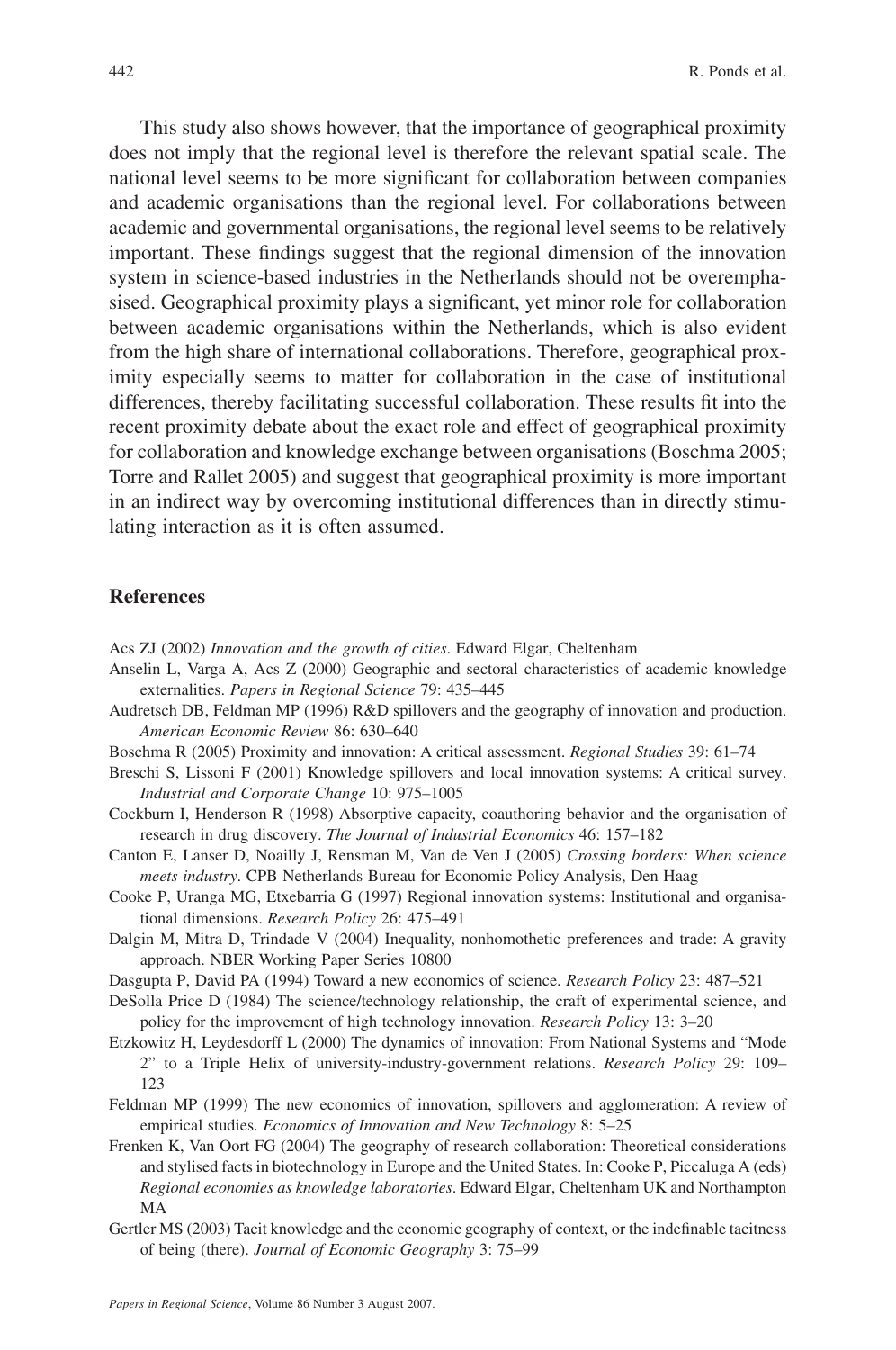- Gittelman M, Kogut B (2003) Does good science lead to valuable knowledge? Biotechnology firms and the evolutionary logic of citation patterns. *Management Science* 49: 366–382
- Glänzel W (2001) National characteristics in international scientific co-authorship relations. *Scientometrics* 51: 69–115
- Goddard JG, Isabelle M (2006) How do public laboratories collaborate with industry? New survey evidence from France. Working Paper Series 2006/02 Imri, Université Paris Dauphine
- Gordon MD (1980) A critical reassessment of inferred relations between multiple authorship, scientific collaboration, the production of papers and their acceptance for publication. *Scientometrics* 2: 193–210
- Howells JRL (2002) Tacit knowledge, innovation and economic geography. *Urban Studies* 39: 871– 884
- Jaffe AB, Trajtenberg M, Henderson R (1993) Geographic localization of knowledge spillovers as evidenced by patient citations. *The Quarterly Journal of Economics* 108(3): 577–598
- Katz JS (1994) Geographical proximity and scientific collaboration. *Scientometrics* 31: 31–43
- Katz JS, Martin BR (1997) What is research collaboration? *Research Policy* 26: 1–18
- Long, JS (1997) *Regression models for categorical and limited dependent variables*. Sage, Thousand Oaks
- Liang L, Zhu L (2002) Major factors affecting China's inter-regional research collaboration: Regional scientific productivity and geographical proximity. *Scientometrics* 55: 287–16
- Luukkonen T, Persson O, Sivertsen G (1992) Understanding patterns of international scientific collaboration. *Science, Technology, & Human Values* 17: 101–126
- Luukkonen T, Tijssen RJW, Persson O, Sivertsen G (1993) The measurement of international scientific collaboration. *Scientometrics* 28: 15–36
- Maggioni MA, Uberti TE (2007) Inter-regional knowledge flows in Europe: An econometric analysis. In: Frenken K (ed) *Applied evolutionary economics and economic geography*, Edward Elgar, Cheltenham, UK
- Malmberg A, Maskell P (2002) The elusive concept of localization economies, toward a knowledgebased theory of spatial clustering. *Environment and Planning A* 34: 429–449
- Owen-Smith J, Riccaboni M, Pamolli F, Powell WW (2002) A comparison of US and European university-industry relations in life-sciences. *Management Science* 48: 24–43
- Pavitt K (1984) Sectoral patterns of technical change: Towards a taxonomy and a theory. *Research Policy* 13: 343–373
- Powell WW, Koput K, Smith-Doerr L (1996) Interorganisational collaboration and the locus of innovation: Networks of learning in biotechnology. *Administrative Science Quarterly* 41: 116–145
- Rosenberg N (1990) Why do firms do basic research (with their own money)? *Research Policy* 19: 165–174
- Stuart T (2000) Interorganisational alliances and the performance of firms: A study of growth and innovation rates in a high-technology industry. *Administrative Science Quarterly* 43: 668–698
- Torre A, Rallet A (2005) Proximity and localization. *Regional Studies* 39: 47–59
- Van Looy B, Zimmerman E, Veugelers R, Verbeek E, Mello J, Debackere K (2003) Do sciencetechnology interactions pay off when developing technology? *Scientometrics* 57: 355–367
- Van Oort FG (2004) *Urban growth and innovation: Spatially bounded externalities in the Netherlands*. Ashgate, Aldershot
- Varga A (1998) *University research and regional innovation: A spatial econometric analysis*. Kluwer Academic Publishers, Boston
- Wagner C (2005) Six case studies of international collaboration in science. *Scientometrics* 62: 3–26
- Wagner C, Leydesdorff L (2005) Mapping the network of global science comparing international co-authorships from 1990 to 2000. *International Journal of Technology and Globalization* 1: 185–208
- Wagner-Doebler R (2001) Continuity and discontinuity of collaboration behaviour since 1800 from a bibliometric point of view. *Scientometrics* 52: 503–517